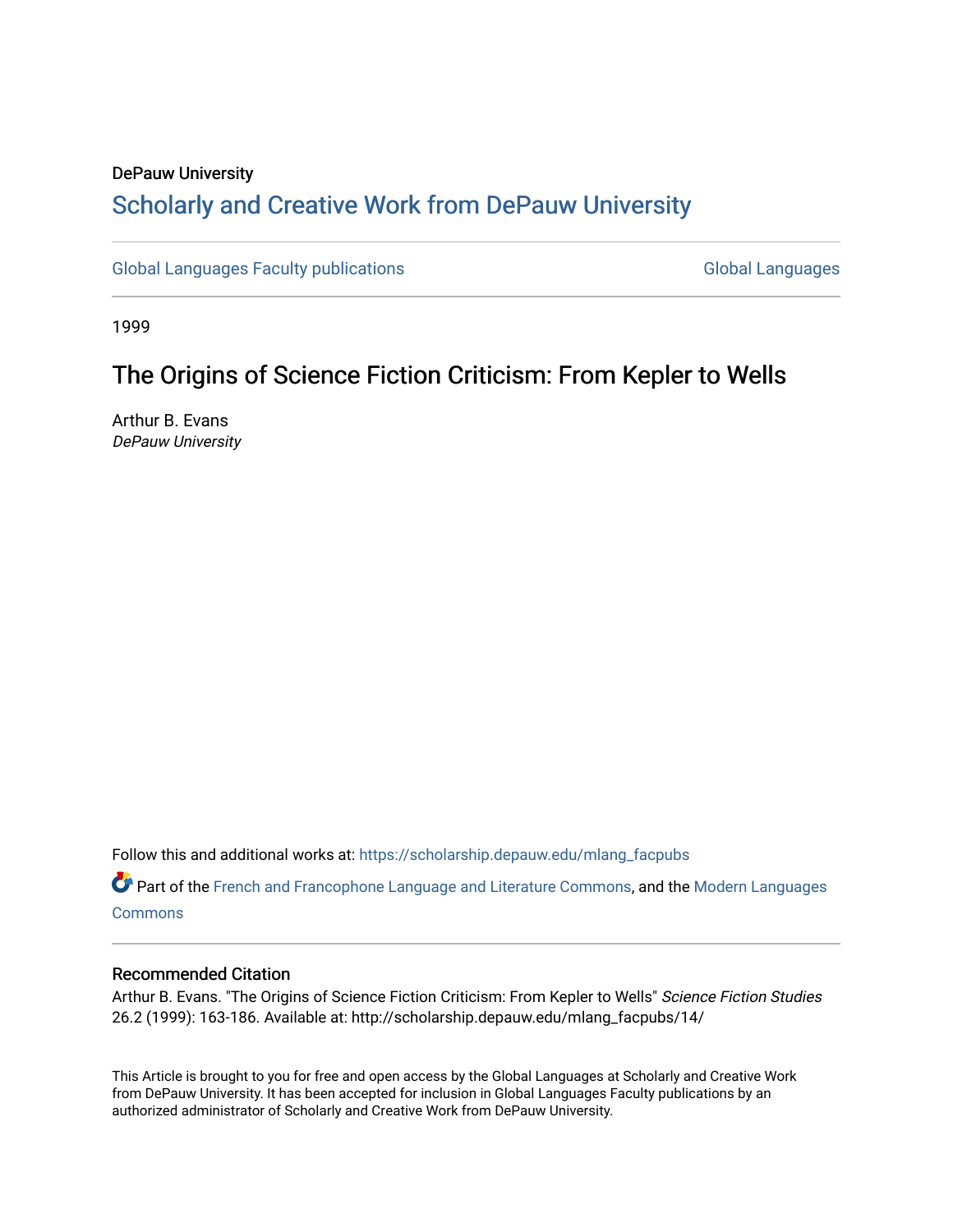## **Arthur B. Evans**

#### **The Origins of Science Fiction Criticism: From Kepler to Wells**

The world of conjecture is without limits. To speculate on the possible and the future is no ineligible occupation. The invention is active to create, and the judgment busy in weighing and shaping its creations. Our own pleasure is promoted, for there is pleasure in the mere exercise, and the happiness of others is not neglected. Truths of the utmost moment may thus be struck out and communicated to others. None of my faculties have been so much exercised as my invention, and I value myself on this circumstance, because it is the surest pledge of my own felicity and usefulness.

—Charles Brockden Brown, 1788

For some contemporary scholars of science fiction, the phrase "pre-twentiethcentury sf criticism" is an oxymoron. A brief survey of various sf reference books and critical articles published over the past couple of decades makes this quite clear. Thomas Clareson, for example, in his seminal *Science Fiction Criticism: An Annotated Checklist* (1972)—one of the first attempts to identify and describe the now substantial critical corpus relating to sf—includes no works published before 1917. A. Langley Searles, in his 1980 bibliographical article on the same topic, claims that "Deliberate science-fiction criticism ... started with a fan magazine titled *The Science Fiction Critic* which published fourteen issues between November 1935 and December 1938...." (159). The wellreputed *Encyclopedia of Science Fiction* (1993), edited by John Clute and Peter Nicholls, informs us that "Before 1970 very little useful material was available...." (277). And Gary K. Wolfe, in his synoptic essay "History and Criticism" published in the most recent *Anatomy of Wonder 4: A Critical Guide to Science Fiction* (1995), explains:

[C]ritical writing about SF has evolved out of three distinct traditions....

The earliest of these traditions to become clearly identifiable began in the letter columns of the pulp magazines and the hectographed "fanzines" of the 1920s and 1930s....

A second tradition of SF criticism ... evolved during the 1940s as professional writers began publishing commentaries on each other, on the nature of SF, and on various matters of technique and professional strategy....

Still a third tradition of discourse came into play as academically trained scholars—and the occasional commentator from the "mainstream"—began to pay increasing attention to popular fantastic literature.... (483-85)

One must acknowledge, however, that this question is closely tied to each individual critic's definition of the genre itself. Over the years, there have been a number of critics—Sam Moskowitz, J.O. Bailey, Everett Bleiler, Robert Philmus, H. Bruce Franklin, James Gunn, Pierre Versins, Brian Aldiss, Brian Stableford, and Darko Suvin, among others—who have encouraged a more historical and international view of the genre. And they have argued that the first true examples of science fiction predate the twentieth century, thereby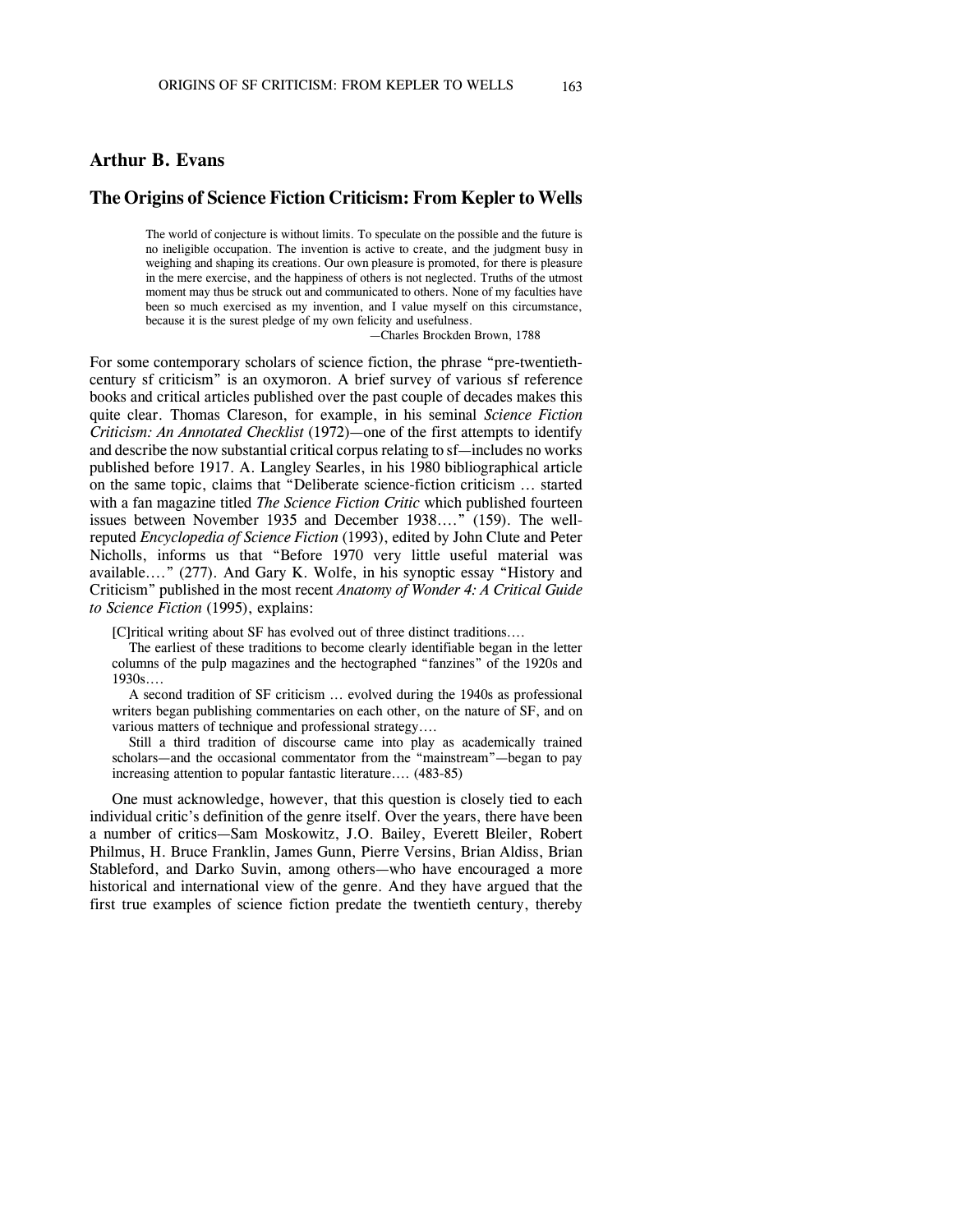broadening the definition of sf to include works of rationally conjectural fiction published as far back as the early nineteenth century or before: Verne, Poe, Shelley, Mercier, Swift, Defoe, Cyrano de Bergerac, Godwin, More, Lucian of Samosata, et al. For instance, Brian Aldiss has consistently maintained—in his *Billion Year Spree* (1973) and elsewhere—that the real generic starting-point for sf was Mary Shelley's scientific-gothic tale *Frankenstein*. Everett F. Bleiler in his hefty *Science-Fiction: The Early Years* (1990) has asserted that "The first story, in my opinion, that could indisputably be called science-fiction is Johannes Kepler's *Somnium*...." (vii). Pierre Versins, in his equally weighty *Encyclopédie de l'utopie, des voyages extraordinaires et de la science-fiction* (1972), has detected sf's ancestral origins in a variety of ancient myths and legends like the *Epic of Gilgamesh*, Homer's *Odyssey*, and Plato's Atlantis. And Darko Suvin, in his aptly titled *Metamorphoses of Science Fiction* (1979), has contended that

the concept of a science fiction tradition or genre is a logical corollary of the recognition of SF as the literature of cognitive estrangement. It can be gleaned from my approach and examples that I think the literary genre which I am trying to define embraces the subgenres ... from Greek and earlier times to today (the Islands of the Blessed, utopias, fabulous voyages, planetary novels, *Staatsromane,* anticipations and dystopias—as well as the Verne-type *romans scientifiques*, the Wellsian scientific romance variant, and the twentieth-century magazine-and anthology-based SF *sensu stricto*). (11-12)

Presumably, this latter group of "inclusive" sf critics would find the term "pretwentieth-century sf criticism" hardly troubling at all. But, to my knowledge, none has ever attempted to identify, discuss, or systematize a history of critical commentaries about sf which date from this time.

It is this particular task of literary archeology that I propose to undertake in the following pages.

In part because of space limitations, I shall limit my discussion to those texts I feel to be the most important, influential, or interesting in historical retrospect. I shall also give highest priority to those that address questions of genre, literary theory, and/or early definitions of sf. Finally, because they can be at times difficult to obtain, I shall try to include as many direct quotations from these sources as possible for purposes of future reference. It is not my intention to offer the "last word" on early sf criticism; my efforts here are only a preliminary charting of the terrain. It is my hope that other sf scholars will find this study a useful starting-point for their own explorations and will feel encouraged to build upon it.

Without venturing further back in history, I shall begin my inquiry with the Renaissance/post-Renaissance in Europe—during that vibrant period of intellectual curiosity often described as the dawn of the age of modern science. It might be argued that, regardless of their original intent as satire, didacticism, utopianism, or simple wonder-filled exoticism, certain seventeenth-century "imaginary voyages" might be considered as among the earliest examples of science fiction. The reason is simple: they were fictional narratives that, unlike the many imaginative fantasies that preceded them, were both rationally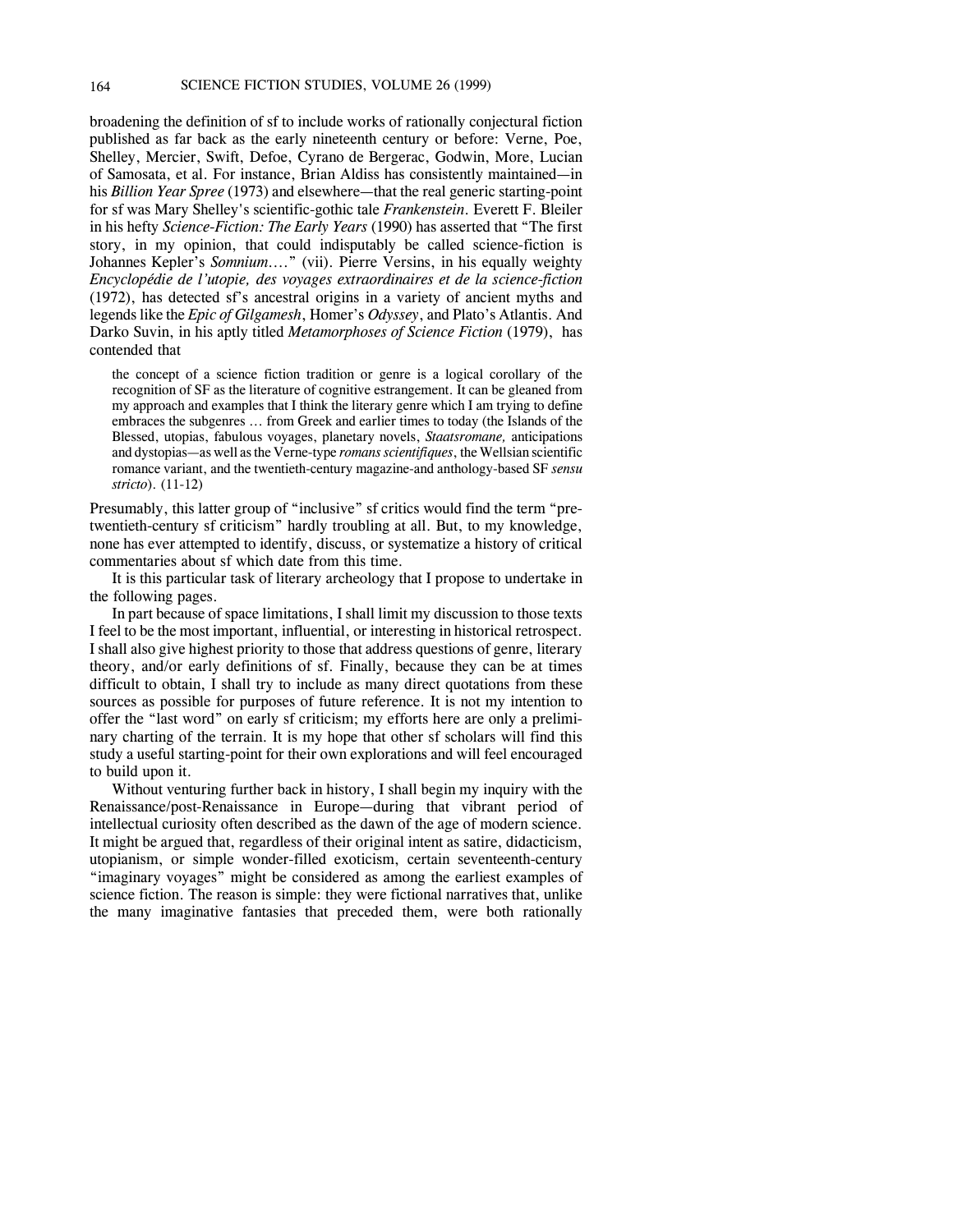speculative and predicated upon the rapidly spreading "new philosophy" of Copernican astronomy.

As such, it would seem logical to assume that any non-fictional commentaries about these works ought to be considered as among the earliest identifiable examples of sf criticism. If this be true, then Johannes Kepler (1571-1630) must be recognized as one of Western literature's first sf authors *and* critics.<sup>1</sup> Kepler's posthumous didactic fable *Somnium* (*The Dream*, 1634)—wherein he embarks on an imaginary voyage to the moon for the purpose of making certain "extraordinary" astronomical observations—also contains a huge exegetical supplement of some 223 *Notes* appended to the main narrative. In these *Notes* (written between 1620 and 1630), Kepler provides lengthy explanations of Galileo's and Tycho Brahe's theories, his own personal musings, and various comments about how, why, and in what social context his fictional tale was written. Consider, for example, the following excerpts from *Notes #2* and #4:

At that time I had not yet seen the works of Plutarch. Later I came across the two books of Lucian's *True Story,* written in Greek, which I chose as my means of mastering the language. I was helped in my enjoyment of the highly daring tale, which nevertheless offered some intimations concerning the nature of the entire universe, as Lucian himself announces in his introduction. He, too, sails out past the Pillars of Hercules into the ocean and, carried aloft with his ship by whirlwinds, is transported to the moon. These were my first traces of a trip to the moon, which was my aspiration at later times. At Graz, in the year 1595, I first encountered Plutarch's book.... Nevertheless, the islands mentioned by Plutarch in the ocean around Iceland were not responsible for my choice of Iceland as the starting point of my dream. Among other reasons, however, there was the following. At that time there was for sale in Prague Lucian's book about the trip to the moon, as translated into the German language by Rollenhagen's son; bound with it were the stories of St. Brendan and *St. Patrick's Purgatory* in the earth beneath Mt. Hekla, the Icelandic volcano. Moreover, since Plutarch, in accordance with the belief of pagan theology, located the purgatory of souls on the moon, I decided that when I set out for the moon I would most prefer to take off from Iceland....

I wanted to make this further suggestion: untutored experience, or, to use medical terminology, empirical practice is the mother who gives birth to Science as her offspring. For him it is not safe, so long as his mother, Ignorance, survives among men, to reveal to the public the deeply hidden causes of things. He must rather forbear to injure the venerable beldam, while waiting for the fullness of years which will finally bring about the death of Ignorance, decrepit with old age. The purpose of my *Dream* is to use the example of the moon to build up an argument in favor of the motion of the earth, or rather to overcome objections taken from the universal opposition of mankind. This ancient Ignorance was then, I thought, already dead enough and erased from the memory of intelligent men. Yet the creature still struggles on in a tangle of so many knots tied tightly together through so many centuries. The aged mother continues to exist in the universities, but such is her existence that seemingly she ought to look upon death as more desirable than life.... (*Somnium* 11, 30-36)

Kepler's commentary in these *Notes* provides clear answers to that holy trinity of questions most often asked by (pre-modern) literary critics: i.e., what was the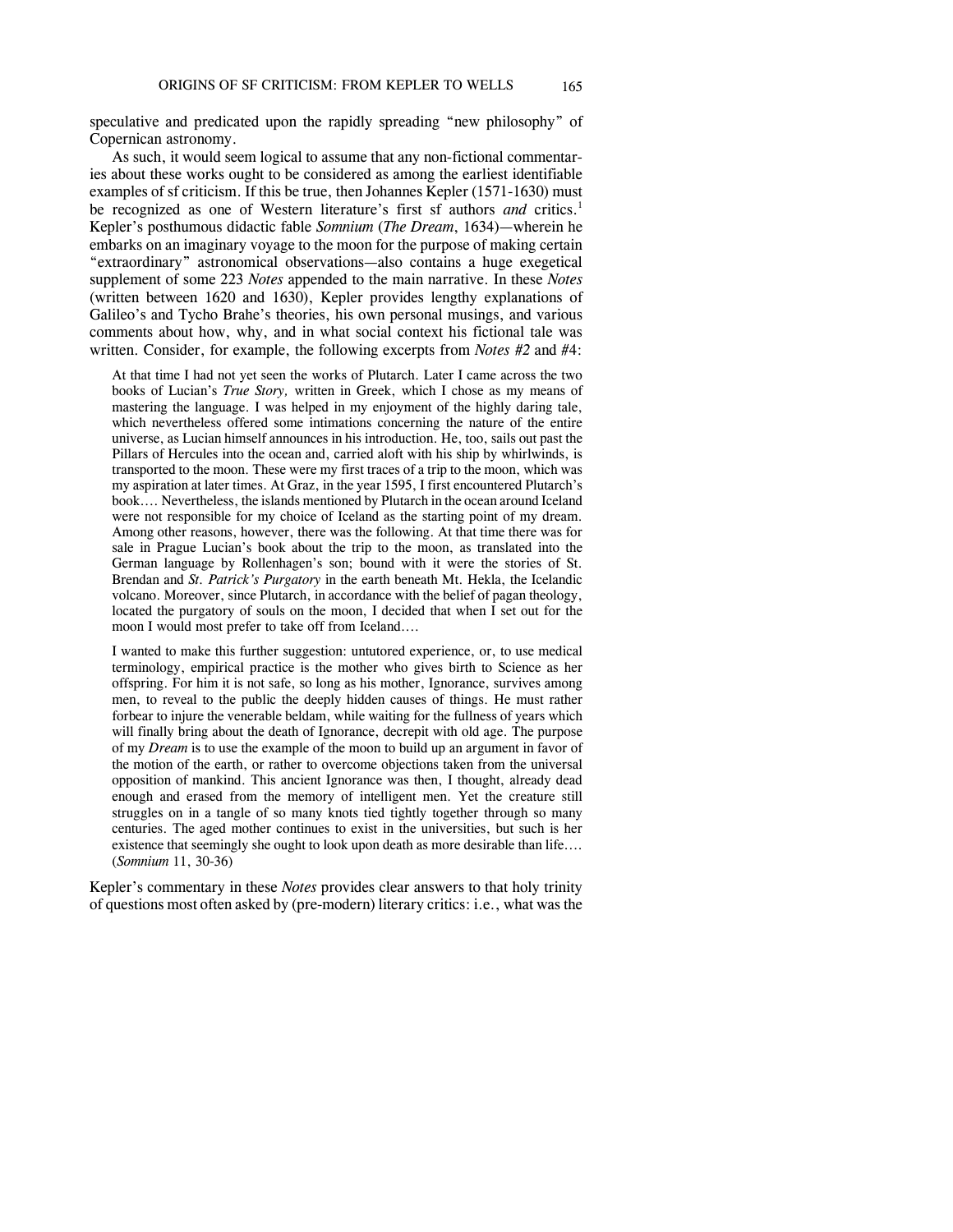*author's intent* in this fictional work? (Answer: scientific pedagogy—"to use the example of the moon to build up an argument in favor of the motion of the earth.") What *tradition* was he part of and who were those authors who inspired him? (Answer: Lucian, Plutarch, et al.—"These were my first traces of a trip to the moon, which was my aspiration at later times.") And how does this work reflect the *historical milieu* in which it was written? (Answer: the dangers of scientific inquiry in the face of possible religious persecution— "empirical practice is the mother who gives birth to Science as her offspring. For him it is not safe, so long as his mother, Ignorance, survives among men, to reveal to the public the deeply hidden causes of things. He must rather forbear to injure the venerable beldam, while waiting for the fullness of years which will finally bring about the death of Ignorance, decrepit with old age.")

The next document that might reasonably be called early sf criticism is the short and semi-anonymous preface to Francis Godwin's *The Man in the Moone* (1638), written by a certain "E.M.":

To the Ingenious Reader. Thou hast here an essay of Fancy, where Invention is shewed with Judgment. It was not the Author's intention (I presume) to discourse thee into a beliefe of each particular circumstance. Tis fit thou allow him a liberty of conceite where thou takest to thy selfe a liberty of judgment. In substance thou hast here a new discovery of a new world, which perchance may finde little better entertainment in thy opinion, than that of Columbus at first, in the esteeme of all men. Yet his then but poore espiall of America, betray'd unto knowledge soe much as hath since encreast into a vast plantation. And the then unknowne, to be now of as large extent as all other the knowne world. That there should be Antipodes was once thought as great a Paradox as now that the Moon should bee habitable. But the knowledge of this may seeme more properly reserv'd for this our discovering age: In which our Galilaeusses, can by advantage of their spectacles gaze the Sunne into spots, & descry mountaines in the Moon. But this, and more in the ensuing discourse I leave to thy candid censure, & the faithful relation of the little eye-witnesse, our great discoverer. E.M. (23)

Whereas Kepler defines the principal *raison d'être* of his dreamscape-like parable to be scientific didacticism—the first of many such works in an sf tradition that will eventually stretch through Fontenelle in the eighteenth century to Jules Verne in the nineteenth—the author of this preface identifies Godwin's tale as primarily an "essay of Fancy" and as "entertainment." In so doing, E.M. is careful to underscore the supposedly non-polemical character of this extravagant narrative: "It was not the Author's intention ... to discourse thee into a beliefe of each particular circumstance." And he begs the indulgence of the reader to approach the story with an open mind, characterizing Godwin's tale as an "Invention ... shewed with Judgment" and arguing that history has repeatedly proven commonly accepted truths to be false (e.g., Columbus' discoveries).

Once again, the author of this preface shows sensitivity to possible social and/or religious backlash—Godwin's tale, like Kepler's, was published posthumously—and he offers a plea to the reader to exercise rational "opinion" when reading it. Like Kepler, E.M. portrays science as capable of exploring the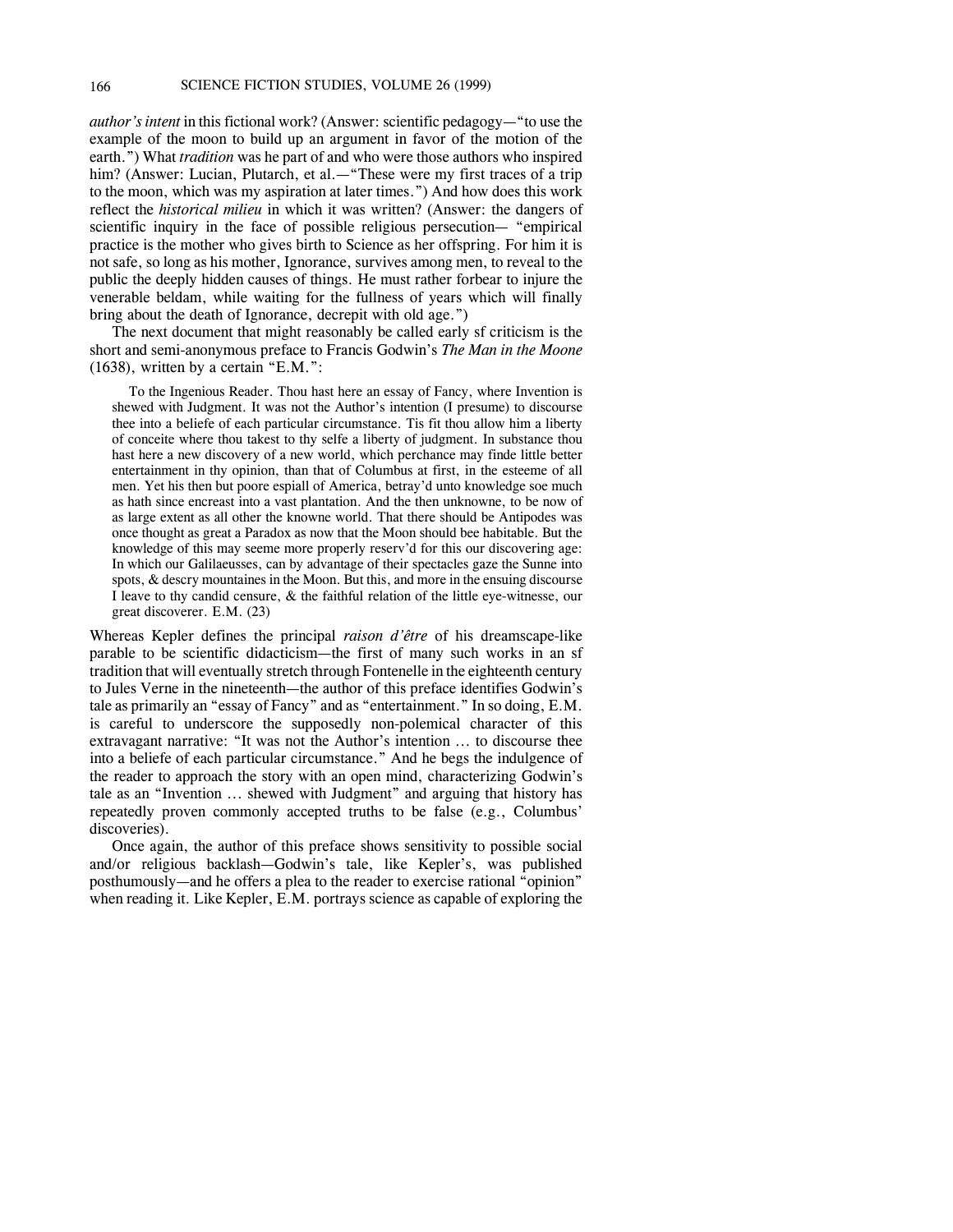frontiers of hidden truths. But now, the "medium" has become the "message." The verisimilitude of the story itself (rather than the scientific or social lessons embedded within it) seems of utmost importance. For purposes of "entertainment" the reader should attempt to suspend disbelief and imagine that "the Moon should be habitable." Moreover, to further bolster its plausibility, E.M. hints at the possibility of Godwin's fiction as portraying a potentially *real* future—one which is "reserv'd for this our discovering age: In which our Galilaeusses, can by advantage of their spectacles gaze the Sunne into spots, & descry mountaines in the Moon."

What we witness here is an inversion of rhetorical strategies; in Horatian terms, *dulce* has suddenly taken precedence over *utile*. Kepler was not asking the reader to truly believe in his trip to the moon, but rather to believe in the astronomical principles that such a "what if" journey would tend to demonstrate. In contrast, E.M. is appealing to the believability of the "what if" journey *itself*—inasmuch as Godwin's rational conjectures are "shewed with Judgment." He addresses the reader's need for intellectual entertainment and the story's need for fictional verisimilitude to achieve this pleasurable end.

It is not unreasonable to discern in these two "ur-texts" of sf criticism the origins of two distinct but interwoven traditions in the history of sf itself: "didactic sf," which is pedagogical by design and gives primacy to scientific exposition over the fictional narrative (e.g., Verne), versus "romance sf," which is more visionary by nature and gives primacy to the fiction over the science—or pseudo-science—embedded within it (e.g., Wells).

Godwin's book, published at a time when belief in the new Copernican astronomy was spreading rapidly,<sup>2</sup> elicited the following "fancy"-ridden postscript from Bishop John Wilkins in the third edition (1640) of his *Discovery of a New World in the Moone* (1638)—a popular work of non-fiction offering "scientific" arguments in favor of the moon as a livable habitat:

Having thus finished this discourse, I chanced upon a late fancy to this purpose under the fained name of Domingo Gonsales, written by a late reverend and learned Bishop; In which ... there is delivered a very pleasant and well contrived fancy concerning a voyage to this other world. He supposeth that there is a naturall and usuall passage for many creatures betwixt our earth and this planet....

And here, one that had a strong fancy, were better able to set forth the great benefit and pleasure to be had by such a journey. And that whether you consider the strangeness of the persons, language, arts, policy, religion of those inhabitants, together with the new traffique that might be brought thence. In briefe, doe but consider the pleasure and profit, of those later discoveries in America, and wee must needs conclude this to be inconceiveably beyond it.

But such imaginations as these, I shall leave to the fancy of the Reader. (240-42)

As a blatant case of editorial censorship, the original publication in France of Savinien Cyrano de Bergerac's *Histoire comique des états et empires de la lune* (*Comical History of the States and Empires of the Moon*, 1657) is especially interesting. Henri Le Bret was Cyrano's well-meaning friend who, following the premature death of the author, heavily edited his manuscript (removing entire sections deemed too provocative) and attached a more farcical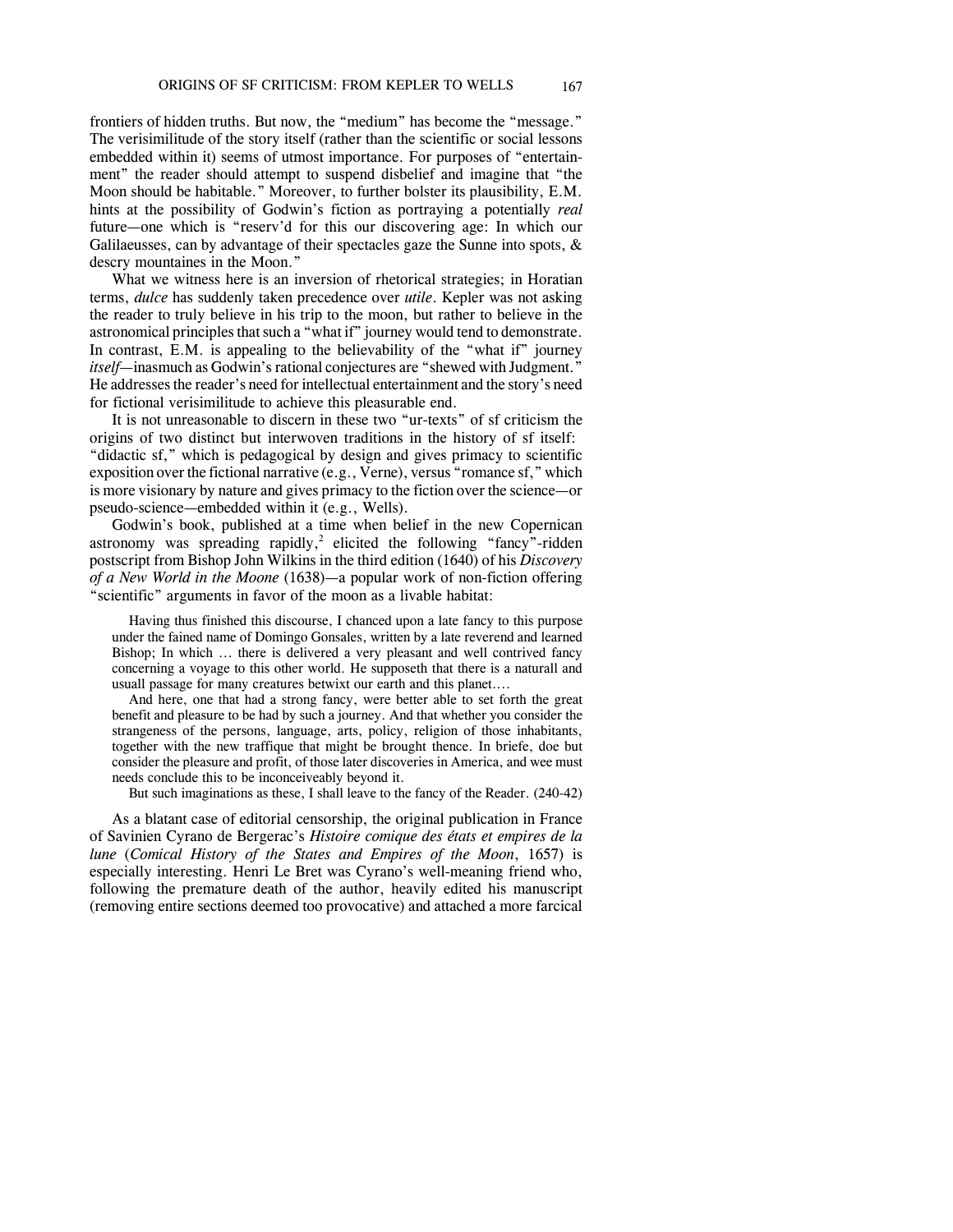title to it (Cyrano wished it to be called simply *L'Autre Monde* [*The Other World*]). Le Bret wrote a laudatory but politically correct preface for it and eventually arranged for its publication two years after Cyrano's death. It wasn't until 1921 that a complete and unexpurgated version of Cyrano's work finally appeared.

 Like E.M.'s earlier preface to Godwin's book, Le Bret's preface to Cyrano's novel contains the same sort of *a priori* rationalizations to defend it against potential religious backlash and/or reader disapprobation. Once again, two fundamental tactics are used: first, what might be called the "entertainment effect"—characterizing the story as mere fanciful whimsy meant primarily to entertain—and, second, what I have referred to elsewhere<sup>3</sup> as the "inoculation effect"—where the narrator or (in this case) the introducer vaccinates against potential reader indignation by freely acknowledging the author's temerity beforehand, asking for the reader's indulgence, and pointing out "authoritative" precedents to such audacious imaginings:

It is not that I wish to impose on anyone the necessity of judging [Cyrano's work] by my eyes alone. I know too well that any reading is only enjoyable in proportion to one's freedom. That is why I think it best that all judge the strength or weakness of his genius for themselves. But I beg the most gracious readers to keep in mind the kindly thought that the author had only one goal, to be amusing....  $(15)$ 

[But] his fantasy is not entirely without verisimilitude, and many great men of the past and present have believed the Moon to be habitable or inhabited ... Heraclitus ... Xenophon ... Anaxagoras ... and Lucian, who saw there men with whom he conversed and with whom he warred against others from the Sun—a tale which both is much less believable and has much less imagination than Monsieur de Bergerac's. In this, the Moderns have surely prevailed over the Ancients: the wild geese that transported the Spaniard to the Moon and whose book appeared here 12-15 years ago, and Monsieur de Bergerac's bottles of dew, rockets, and iron chariots are machines much more agreeably imagined than the ship Lucian had used to go there. ... All this [listing of other philosophers and writers] is to simply say that, to his credit, Monsieur de Bergerac shared the beliefs of many great men before him but, unlike them, treated this fancy [*chimère*] humorously instead of too seriously. (16- 17)

By undercutting the seriousness of these sf tales—i.e., by playing down (or, in the case of Le Bret, omitting entirely) their trenchant satiric content or their scientific-philosophical didacticism—such early sf commentators sought above all to portray them as a benign and light source of intellectual amusement ("fancy"). Sometimes this strategy worked; sometimes it didn't.

Consider, for example, the differing reactions to such early moon narratives from the following three seventeenth- and early eighteenth-century writers.<sup>4</sup> The first is from one of France's earliest literary critics, Charles Sorel, in his 1664 volume *Bibliothèque Françoise* (French Library), where he discusses Cyrano's *Histoire comique des états et empires de la lune* and judges it to be highly entertaining fantasy:

We had seen, some time ago, the translation of a book called *The Man in the Moone*, where a Spaniard told of having been transported there by means of a device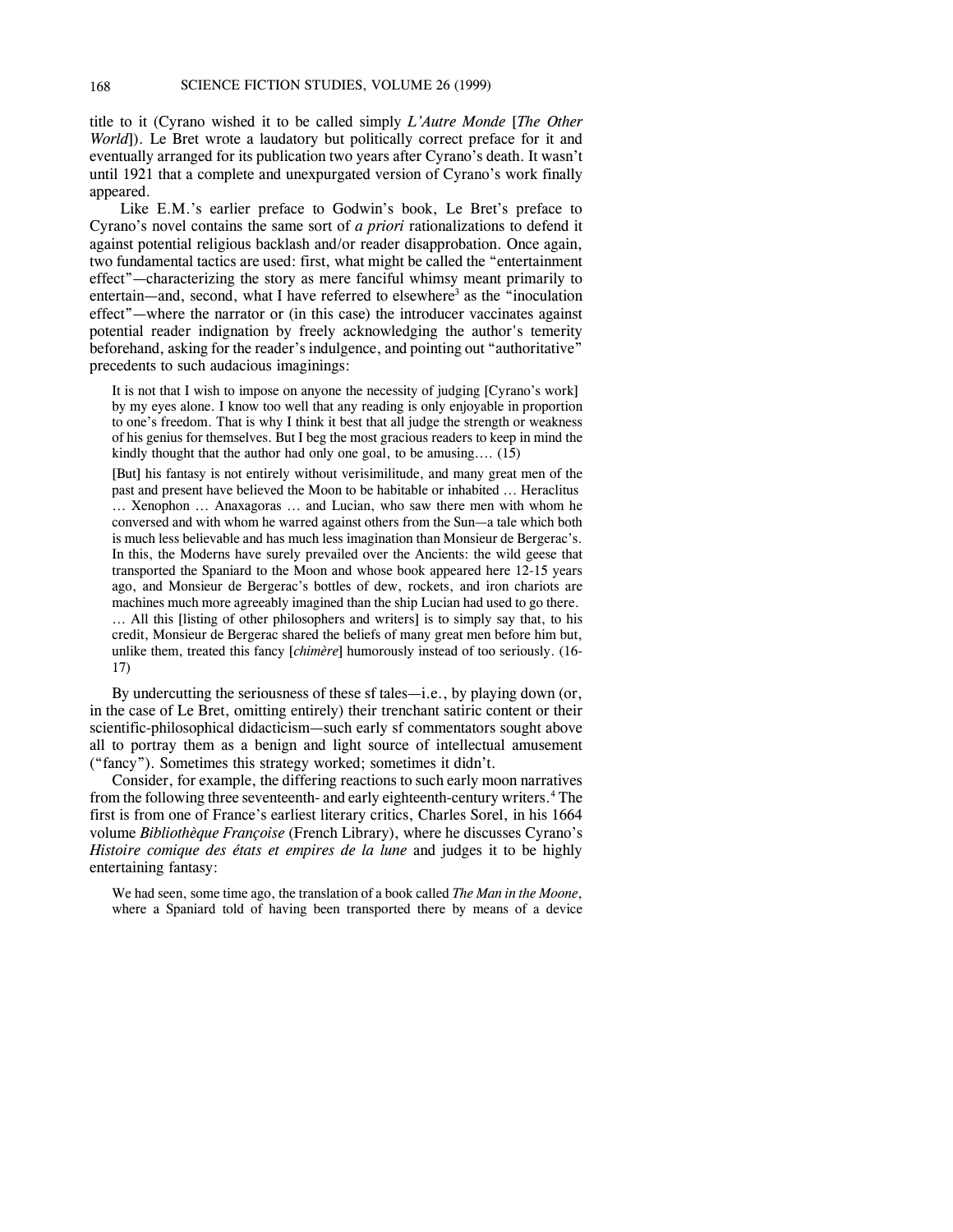powered by a certain breed of birds. But our French author claims to have gone there using bottles of dew [Ed. note: Sorel is mistaken here—the bottles of dew were used in an earlier episode to travel across the Atlantic to French Canada; Cyrano's hero later travelled to the moon in a rocket-powered vehicle], that he had seen this Spaniard there, and that he had argued with him about what he had observed in this land. These tales go one better than the great astronomer Kepler's *Dream* who described the Moon in detail, and one better than the book of a modern philosopher entitled *A New World in the Moon*, and one better than the many maps made of this heavenly body where all the spots are described as islands or large continents divided into provinces to which various names have been given. Monsieur Cyrano has also written a book called *Etats et empires du soleil*, wherein are described other strange regions. Such fantasies give much pleasure to those who read them. (100-101)

The second is from a 1687 Molièresque farce by the English playwright Aphra Behn. It is entitled *Emperor of the Moon*, and the anti-hero of the play, Doctor Baliardo, has become madly obsessed with the idea of traveling to the moon and establishing an empire there. His friends and family attribute the cause of this delusional "disease" to Baliardo's having read too many "foolish Books" of this type (a clear indication of just how popular these stories were during this historical period):

Scaramouch: ... Lunatick we may call him without breaking the Decorum of good Manners; for he is always travelling to the Moon.

Elaria: And so Religiously believes that there is a World there, that he discourses as gravely as of the People, their Government, Institutions, Laws, Manners, Religion and Constitution, as if he had been bred a *Machiavel* there.

Scaramouch: How came he then infected first?

Elaria: With reading foolish Books, *Lucian's Dialogue of the Lofty Traveller*, who flew up to the Moon, and thence to Heaven; an heroick Business called *The Man in the Moone*, if you believe a Spaniard, who was carried thither upon an Engine drawn by Wild Geese; with another philosophical Piece, *A Discourse of the World in the Moon*; with a thousand other ridiculous Volumes too hard to name. (46)

And finally, in a text quite rare for its time, consider *Iter Lunare, or A Voyage to the Moon* (1703) by David Russen, whom one literary critic has described as "the first to write in a mode of science fiction criticism that persists to this day: finding practical solutions to imaginary problems."<sup>5</sup> The Englishman Russen viewed such conjectural fictions as neither fanciful nor the product of dangerous ravings but as wholly believable. And, after reading Cyrano, he attempted to describe how such a journey to the moon might actually be accomplished—while chastizing Cyrano's translator (actually Le Bret) for exhibiting altogether too much "levity" and lack of proper seriousness in his selection of a title for this work:

But the Title that the Translator gives it (when he calls it a *Comical History*) seems to be too full of Levity, and unbecoming that Gravity which a Treatise of so serious matter doth require. For though it be interlaced with much Matter of Mirth, Wit and Invention, of things even doubtful, or meerly feigned, and so in some sense may be ranked with Sir Thomas Moor's *Utopia*, Don Quixot's *Romantick Whymseys*, or *Poor Robin's Description of Lubbardland*; yet it is throughout carried on with that strength of Argument, force of Reason, and solidity of Judgment in the Demonstra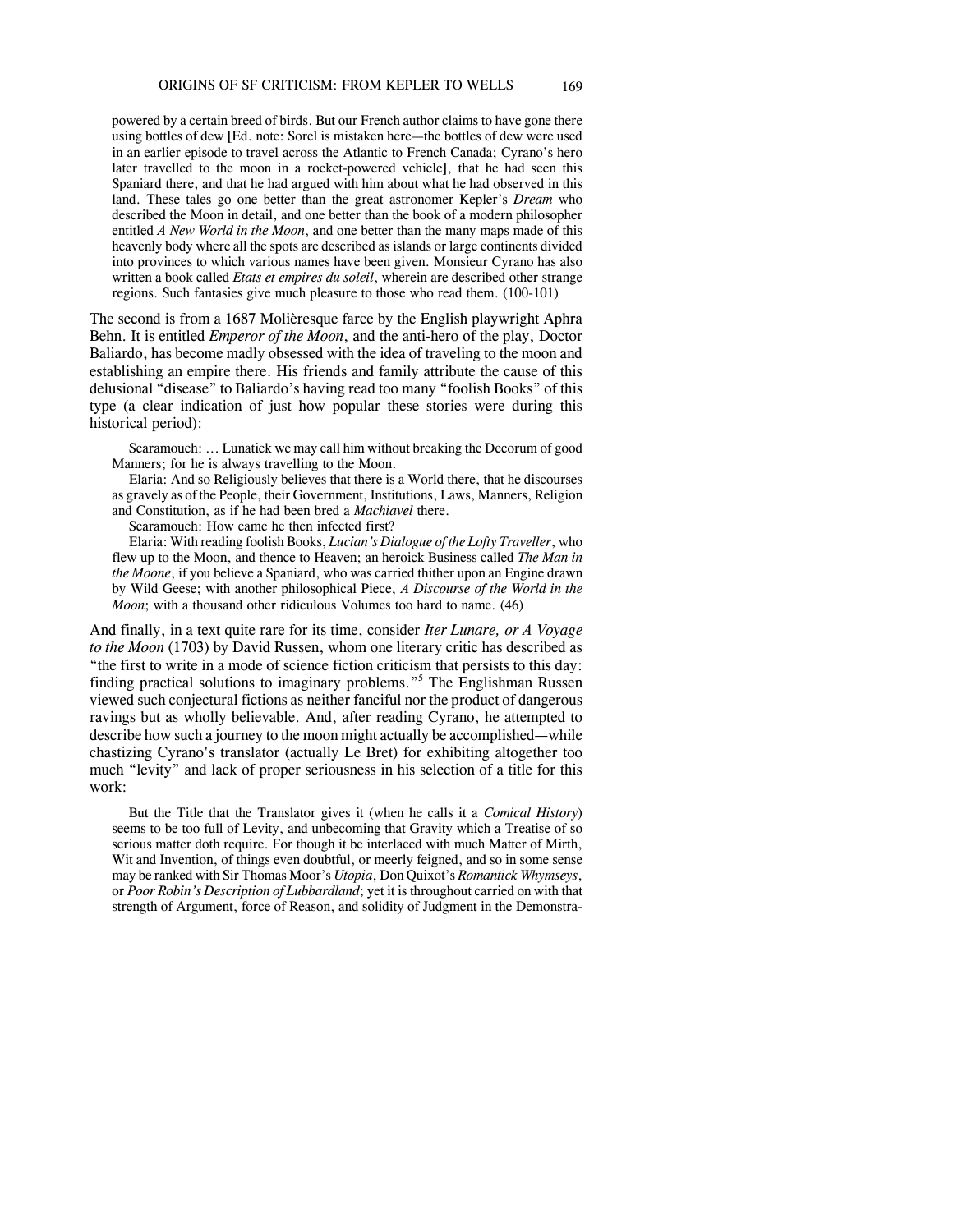tion of things probable, that it may not be unbecoming the Gravity of Cato, the Seriousness of Seneca, or the Strictness of the most rigid Peripatetick or Cartesian; and instead of *Comical,* may deserve the Epithete of the most *Rational History of the Government of the Moon*. (1-4)

The eighteenth century produced many critical commentaries that might—in the broadest definition of the term—be considered as belonging to the tradition of early sf criticism. Indeed, the responses of literary critics to Swift's *Gulliver's Travels* (1726) alone would fill dozens of volumes. Less familiar and perhaps of more interest in the context of the preceding discussion, however, are those essays that seem to reflect a palpable evolution in the public's (or authors') attitudes toward this form of writing—in part *because* of the worldwide popularity of Swift's satire.

First, Swift (and sometimes Defoe) became the standard against which other works of speculative fiction of this sort were immediately compared. Consider, for example, the following anonymous book review of Robert Paltock's *The Life and Adventures of Peter Wilkins* (1750):

Here is a very strange performance indeed. It seems to be the illegitimate offspring of no very natural conjunction betwixt *Gulliver's Travels* and *Robinson Crusoe*; but much inferior to the meaner of these two performances, either as to entertainment or utility. It has all that is impossible in the one, or improbable in the other, without the wit and spirit of the first or the just strokes of nature and useful lessons of morality of the second.... [I]f the invention of wings for mankind to fly with, is a sufficient amends for all the dullness and unmeaning extravagancies of this author, we are willing to allow that his book has some merit; and that he deserves encouragement at least as an able mechanic, if not as a good writer. (ix)

Second, the implicit acknowledgment of such fictions as belonging to a separate and identifiable literary genre can be seen in the eighteenth-century's desire to codify and "encyclopedize" them. Such is the goal, for example, of Charles Garnier's huge 36-volume *Voyages imaginaires, songes, visions, et romans cabalistiques* (Imaginary Voyages, Dreams, Visions, and Cabalistic Novels, 1785-89), the first and perhaps most ambitious attempt to publish a comprehensive anthology of such works. Like many editors and critics before and after him who invoked the classical models of Aristotle and Horace, Garnier explained:

History paints for us men as they have been or as they are; novels paint them for us as they ought to be....

 Such will be the principal events that we will present to our readers in this first part of our imaginary voyages.... Criticism, morality, philosophy, interesting depictions: we intend to speak alternatively to the mind in order to amuse and instruct it, and to the heart in order to touch it.  $(I, 1-4)$ 

The principle that this collection sets for itself is to entertain, to instruct, and to interest. (XII, 3)

Third, although the necessity was still felt by many authors to publish such "estranging" fictions either posthumously or anonymously, their fears of backlash were now based less on religious and more on social and/or political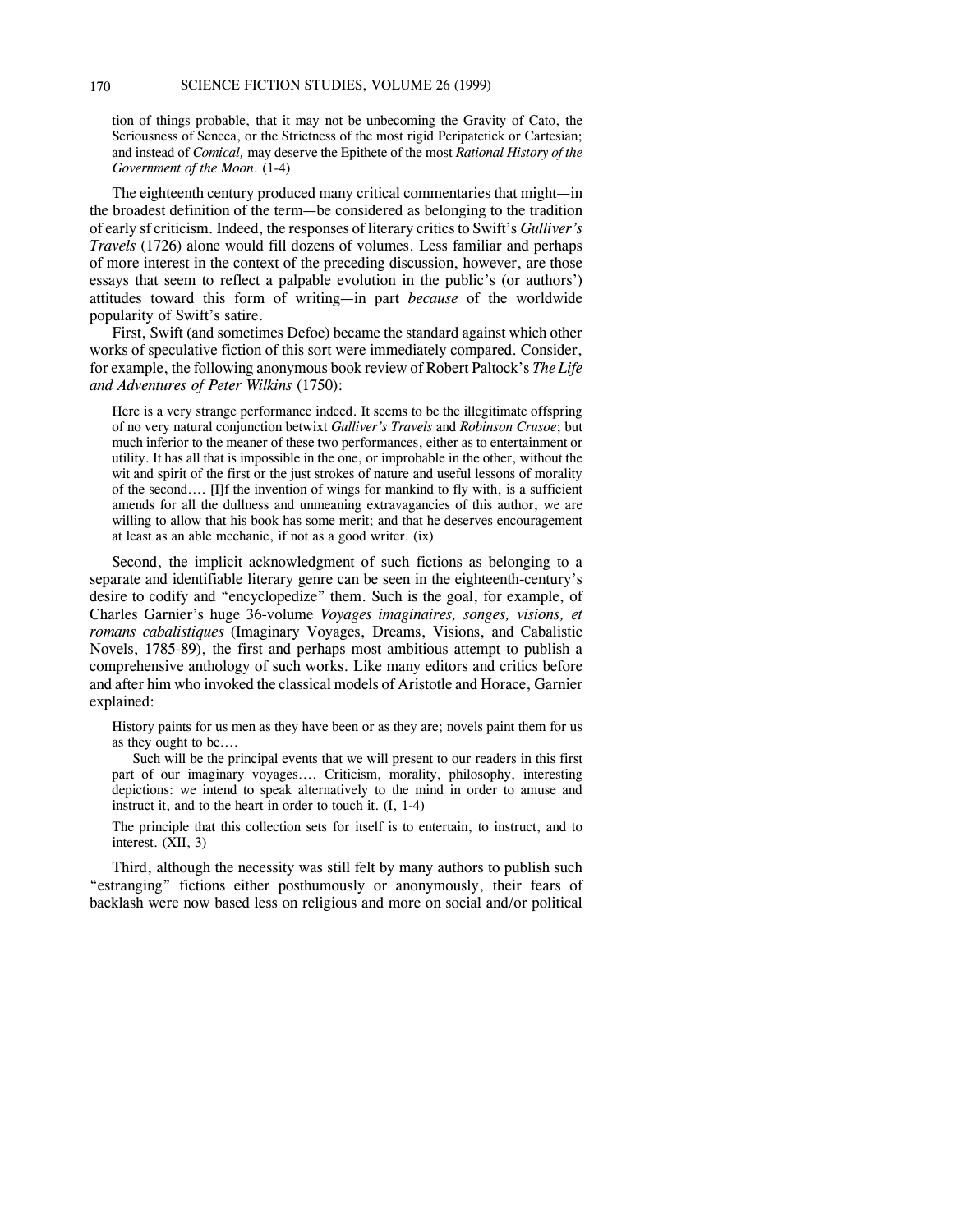grounds. Ludvig Holberg, for example, declared that he had published his underground fantasy *Nicolaii Klimii iter subterraneum* (Niels Klim's Journey to the Underground World, 1741) anonymously because he "was afraid of being charged with the buffoonery of boyhood" and "was unwilling, after having once devoted my attention to serious pursuits, to be again exposed to the animadversions of those morose judges who detest every thing humorous or facetious" (1743, 170-71). And Louis-Sébastien Mercier offered the following—albeit unabashedly self-glorifying—explanation for the anonymous publication of his futuristic utopia *L'An 2440* (The Year 2440, 1771), a text deemed so provocative that it was officially banned in France for decades,<sup>6</sup> despite being one of the genuine fictional best-sellers of the eighteenth century (even George Washington and Thomas Jefferson kept copies of it in their private libraries):

I published an unequivocal *prediction* which encompassed all possible changes from the destruction of the parliaments, the nobility, and the clergy to the new fashion of round hats. Never has a prediction, if I may be so bold as to say, been closer to the mark.... I am thus the true prophet of the Revolution.... (1799, 1-2)

Reflecting a significant ideological shift in socio-literary attitudes, such conjecturally "philosophical" tales as Mercier's were now judged as dangerous not because of their displays of religious blasphemy and/or sacrilegious satire but, rather, because they were possible stepping-stones to political sedition.<sup>7</sup> Mercier's sf narrative portrayed a potentially *real* future and was viewed by the French nobility of his time as a serious threat to the reigning status quo. One of the earliest examples of the *uchronia* in Western literature (almost 100 years before Bellamy's *Looking Backward*<sup>8</sup>), Mercier's utopia derived most of its persuasive power from its revolutionary use of historical *extrapolation*.

It is perhaps the public's growing awareness of the mutability of history itself and of the determinative place of science within it (i.e., "progress") that best defines the essential difference between the imaginary voyages of old and the science fiction narratives of the nineteenth century and beyond. And such a change in outlook can be clearly seen in the sf criticism of this period as well.

This new sense of historical perspective is discernible, for example, in several critical studies from the early nineteenth century targeting, in whole or in part, the chronological evolution of this unique brand of fiction: Henry William Weber's *Popular Romances* (1812), portions of John Colin Dunlop's History of Fiction (1814), and especially Félix Bodin's prophetic preface<sup>9</sup> to his *Le Roman de l'avenir* (The Novel of the Future, 1834) wherein he sketches out the blueprint for an entirely new type of novel, "the epic of the future":

If ever anyone succeeds in creating the novel, the epic of the future, he will have tapped a vast source of the marvelous, and of a marvelous entirely in accord with verisimilitude ... which will dignify reason instead of shocking or deprecating it as all the marvelous epic machinery conventionally employed up to now has done. In suggesting perfectibility through a narrative and dramatic picturesque form, he will have found a method of seizing, of moving the imagination, and of hastening the progress of humanity in a manner very much more effective than the best expositions of systems presented with even the highest eloquence. (20)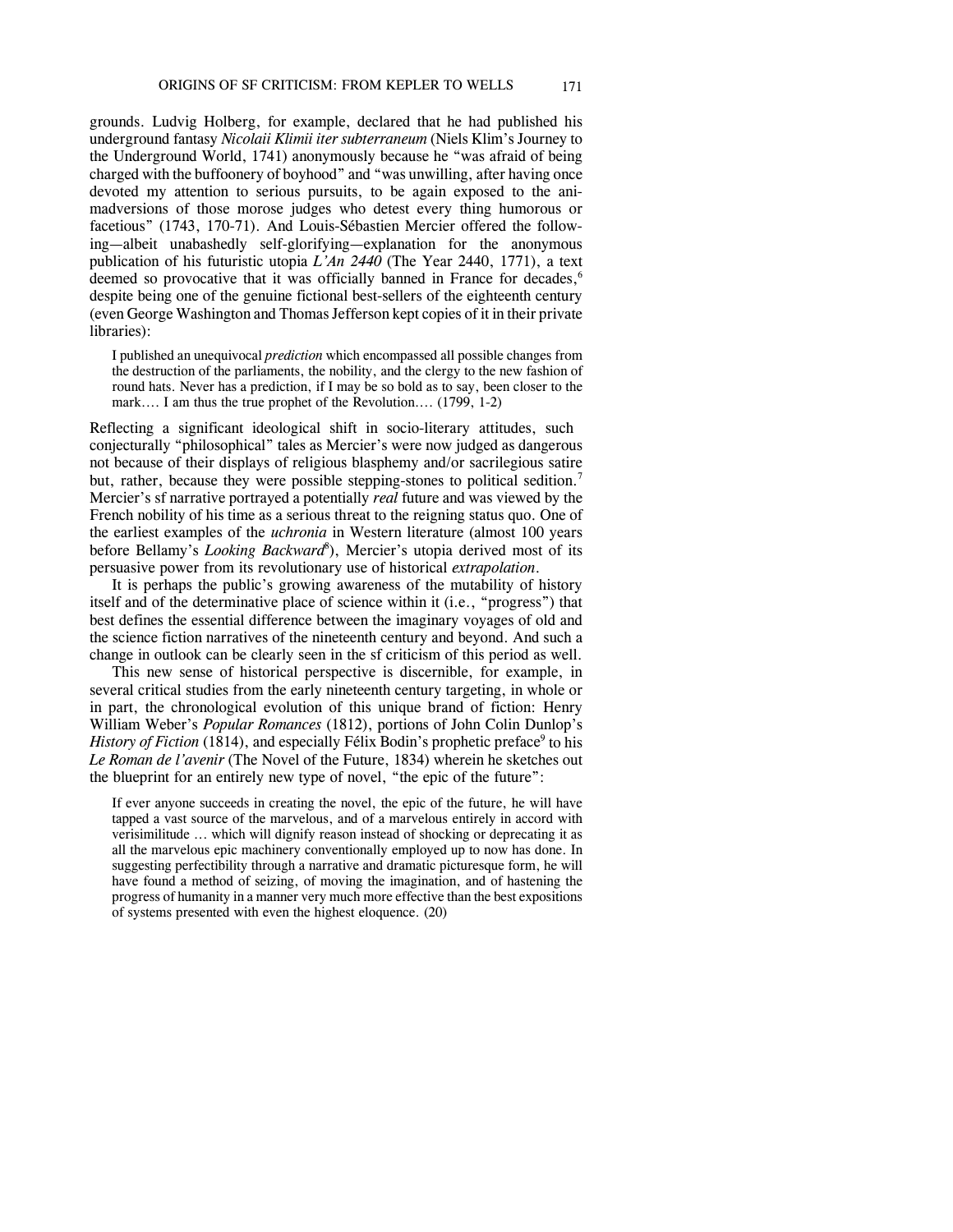Civilization tends to separate us from all that is poetic in the past; but civilization also has its poetry and its marvelous.... New paths are needed for literature, new fields for the imagination.... Those who complain that the past has been exploited enough will not say the same, I hope, about the future. They will say, on the contrary: let us finally try to leave behind this sad past on which our literature is built and to throw ourselves into this seductive unknown! There can be found the revelations of those under hypnotic trance, races in the air, voyages to the bottom of the sea—just as one sees in the poetry of the past sibyls, hippogriffs, and nymphs' grottoes; but the marvelous of the future ... is entirely different from these other poetic marvels in that it is entirely believable, entirely possible, and on that account it can strike the imagination more vividly and seize it by means of realism. Thus we will have discovered a new world, an environment utterly fantastic and yet not lacking in verisimilitude.... (28-30)

Consider also Camille Flammarion's 600-page treatise entitled *Les Mondes imaginaires et les mondes réels* (Imaginary and Real Worlds, 1865)—an early attempt to provide the first comprehensive literary history of such "other world" narratives.<sup>10</sup> A nineteenth-century Carl Sagan, the popular astronomer and novelist Flammarion fervently believed in life on other planets ("plurality of worlds"). The primary purpose of his *Les Mondes imaginaires* was to proselytize this theory by providing an annotated chronological listing of all fictional and non-fictional books ever published on this particular theme, from the ancient Greeks to Jules Verne. In his preface, Flammarion taxonomizes:

They can be generally divided into three categories. The first includes the works of scientists, philosophers, and thinkers who have made of it the subject of long and serious study.... Next are the novelists, poets, and writers of imagination who have broached this question from the viewpoint of the picturesque and the strange and who, without particular concern for the validity of their assumptions, have let their thoughts fly freely. In terms of their scientific value, they are of less importance than the first group; but the abiding interest in this doctrine which they have evoked through their fictional works merits them a second ranking. Lastly, the third category is composed of those for whom the Plurality of Worlds is no more than a pretext or a decor for satire or comedy. (171-72)

Other bibliographical histories of these fictions "of the picturesque and the strange" soon followed. In 1873 the first English attempt was by James T. Presley in the columns of *Notes & Queries*; in 1902 Walter Begley published a "Bibliography of Romance from the Renaissance to the end of the Seventeenth Century"; in 1906 Pietro Toldo surveyed the "marvellous voyage" from Homer to Jules Verne in the introduction to his article on Cyrano, Swift, and Rabelais. Hubert Matthey's excellent book *Essai sur le merveilleux dans la littérature française depuis 1800* (Essay on the Marvellous in French Literature since 1800) appeared in 1915; Ralph E. Tieje, in 1917, published *The Prose Voyage Imaginaire before 1800*; and Geoffroy Atkinson published, in 1920 and 1922 respectively, two volumes on what he called the "Extraordinary Voyage" in French literature up to 1720.<sup>11</sup>

Perhaps also a direct result of this progressive awaking of a sense of history from about 1750 onward, the use of temporal *extrapolation* in such works began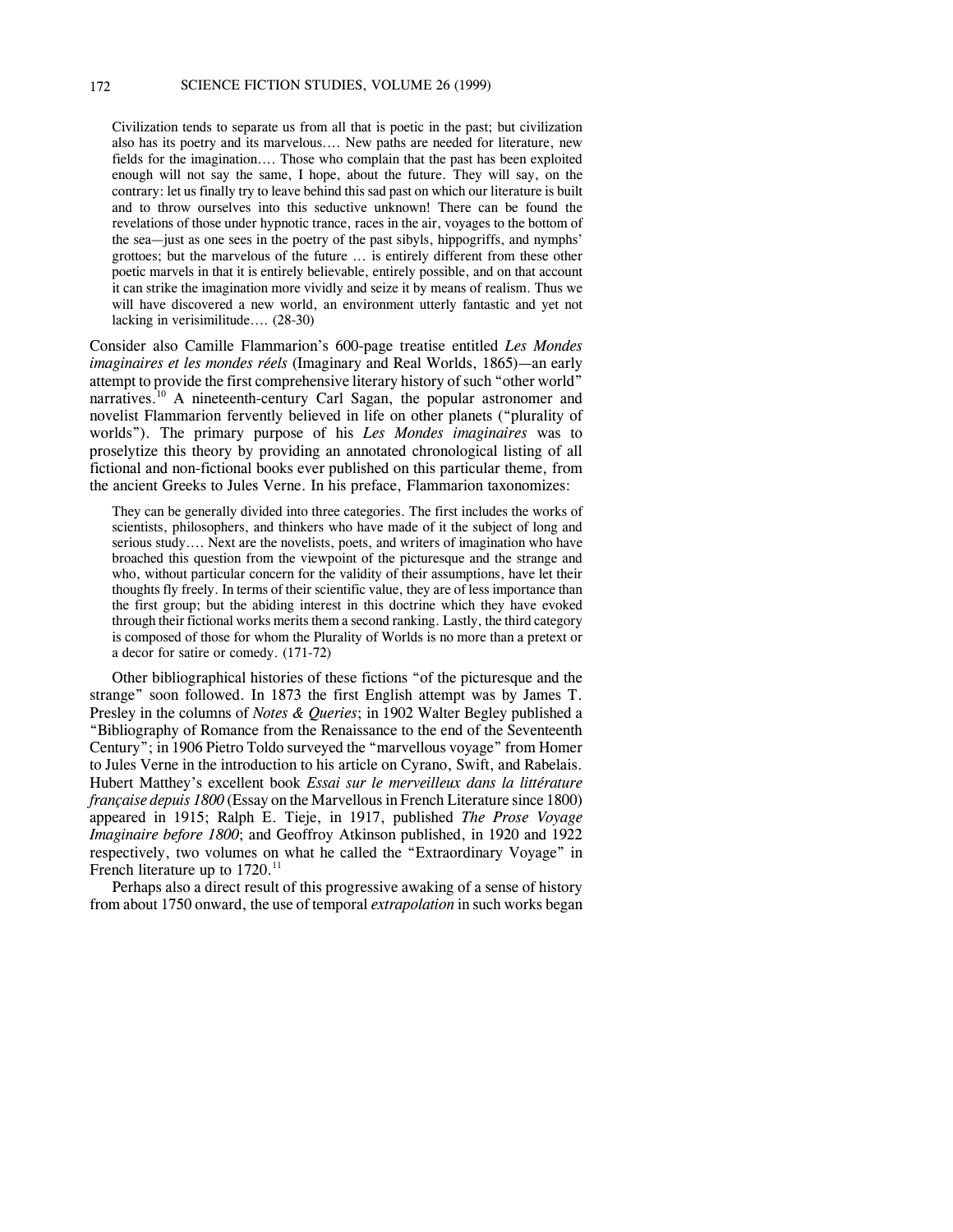to enjoy a much higher degree of reader acceptance. As the Industrial Revolution rapidly altered the social fabric of the Western world and the daily impact of technology on human lives seemed to intensify at a nearly exponential rate, fictional conjectures about the future—and especially those involving science and technology—suddenly seemed more plausible than ever before.

This, coupled with a shift in focus within such novels from the exotic uniqueness of the *novum* itself (to use Suvin's term) to its real-life *effects* on the protagonists and/or societies portrayed, resulted in a new narrative formula never before seen in the history of the genre. The first and best known example is Mary Shelley's groundbreaking novel *Frankenstein* (1818), whose original preface (written by Percy Shelley) explained:

The event on which this fiction is founded has been supposed, by Dr. Darwin and some of the physiological writers of Germany, as not of impossible occurrence. I shall not be supposed as according the remotest degree of serious faith to such an imagination; yet, in assuming it as the basis of a work of fancy, I have not considered myself as merely weaving a series of supernatural terrors. The event on which the interest of the story depends is exempt from the disadvantages of a mere tale of spectres or enchantment. It was recommended by the novelty of the situations which it develops, and however impossible as a physical fact, affords a point of view to the imagination for the delineating of human passions more comprehensive and commanding than any which the ordinary relations of existing events can yield. (11)

Critics of the time immediately reacted—both positively and negatively—to this new "realistic fantastic" configuration in the traditional *utile et dulce* genres of utopian fantasy and gothic romance. For instance, in 1818, an anonymous reviewer for *The Edinburgh Magazine and Literary Miscellany* said:

There never was a wilder story imagined, yet, like most fictions of this age, it has an air of reality attached to it, by being connected with the favourite projects and passions of the times.... It is one of those works, however, which, when we have read it, we do not well see why it should have been written ... and some of our highest and most reverential feelings receive a shock from the conception on which it turns, so as to produce a painful and bewildered state of mind while we peruse it. We are accustomed, happily, to look upon the creation of a living and intelligent being as a work that is fitted only to inspire religious emotion, and there is an impropriety, to say no worse, in placing it in any other light. (249-52)

In contrast, Sir Walter Scott saw in *Frankenstein* a new and compelling variant of the "marvellous romance"—one which charted previously unexplored territory by creating "new trains and channels of thought" in the reader:

[*Frankenstein*] is a novel, or more properly a romantic fiction, of a nature so peculiar, that we ought to describe the species before attempting any account of the individual production.

[T]he class of marvellous romances admits of several subdivisions. In the earlier productions of imagination, the poet or tale-teller does not, in his own opinion, transgress the laws of credibility when he introduces into his narration the witches, goblins, and magicians in the existence of which he himself, as well as his hearers, is a firm believer. This good faith, however, passes away, and works turning upon the marvellous are written and read merely on account of the exercise which they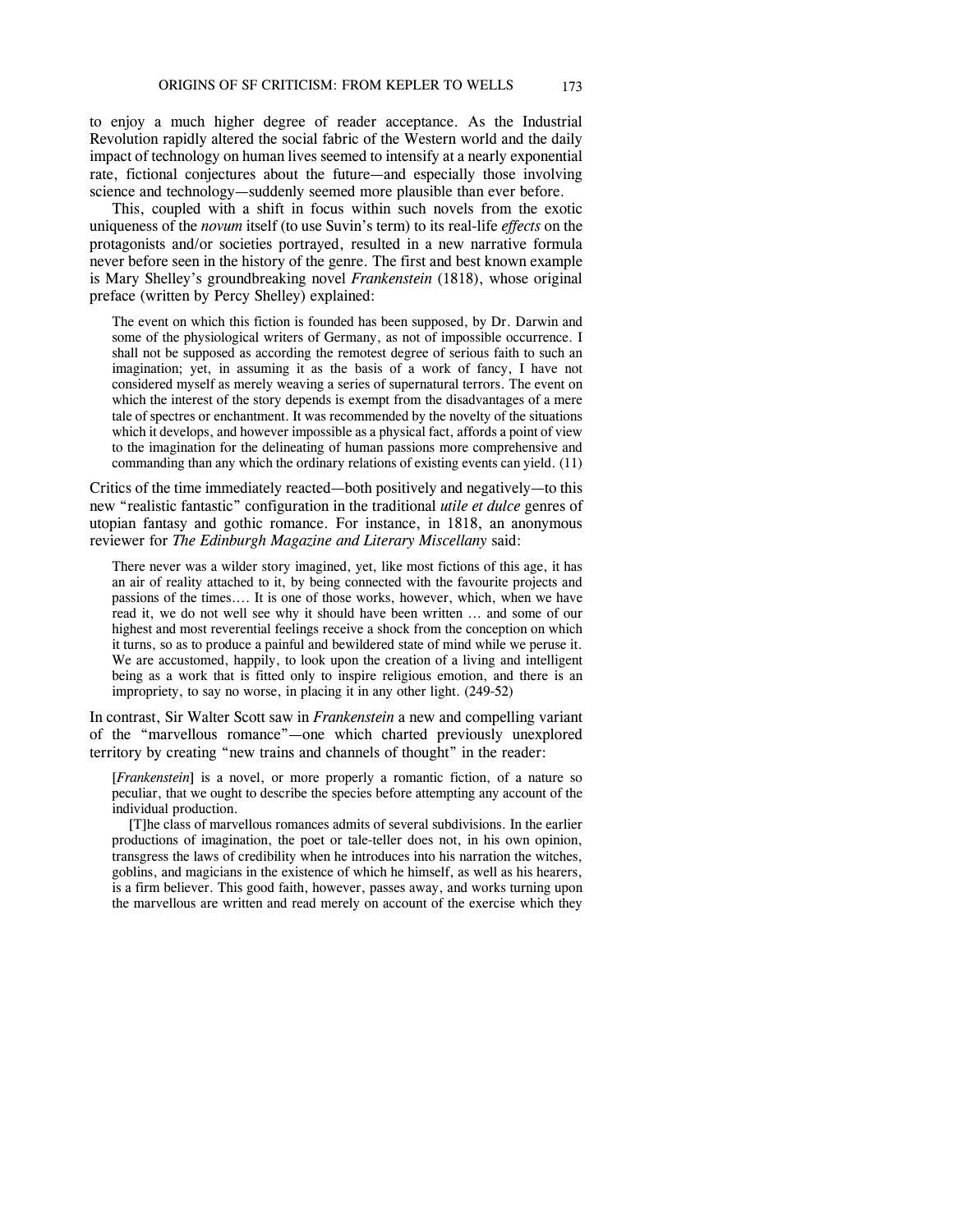afford to the imagination....

A more philosophical and refined use of the supernatural in works of fiction is proper to that class in which the laws are represented as altered, not for the purpose of pampering the imagination with wonders, but in order to show the probable effect which the supposed miracles would produce on those who witnessed them. In this case, the pleasure ordinarily derived from the marvellous incidents is secondary to that which we extract from observing how mortals like ourselves would be affected.... [T]he author's principal object ... is less to produce an effect by means of the marvels of the narrations, than to open new trains and channels of thought by placing men in supposed situations of an extraordinary and preternatural character, and then describing the mode of feeling and conduct which they are most likely to adopt. (1818, 613-614)

This notion of the pivotal importance of verisimilitude in the hermeneutic structure of such "extraordinary" fictions—e.g., realistically portraying "marvellous incidents" and then "observing how mortals like ourselves would be affected" in order, ultimately, to "open new trains and channels of thought" in the reader—would soon become not only the fundamental narrative recipe for much sf written from the nineteenth century to today, but also the exegetical touchstone for most sf criticism as well.

Edgar Allan Poe, for example, in his appended "Note" to "The Unparalleled Adventure of One Hans Pfaall" (1835), castigated Locke's infamous "Moon Hoax" and other such "trifles" as thoroughly lacking in versimilitude, concluding:

In these various *brochures* the aim is always satirical; the theme being a description of Lunarian customs as compared with ours. In none, is there any effort at *plausibility* in the details of the voyage itself. The writers seem, in each instance, to be utterly uninformed in respect to astronomy. In "Hans Pfaall" the design is original, inasmuch as regards an attempt at *verisimilitude*, in the application of scientific principles (so far as the whimsical nature of the subject would permit), to the actual passage between the earth and the moon. (41)

Charles Baudelaire, *poète extraordinaire* and the translator of the first French edition of Poe's works in 1856, introduced Poe's collection of tales with the following description: "What gives it its essential character and distinguishes it among all others is, if I may use these strange words, its conjecturism and probabilism" (68-69). That same year, after reading Baudelaire's translations, Edmond and Jules de Goncourt offered wry homage to Poe's genius by jotting down the following observations in their *Journal*:

Something the critics have not seen, a new literary world, signs of the literature of the 20th century. The scientific marvelous, a fable of  $A + B$ ; a compulsive and lucid literature. No more poetry; imagination via hammer-blows of logic: Zadig as magistrate, Cyrano de Bergerac as a student of Arago. Something monomaniac.—Things having more of a role than people; love being replaced by deductions ... the foundation of the novel displaced and transported from the heart to the head; from the drama to the solution. (108)

And Jules Verne himself, an admitted disciple of Poe's narrative techniques (but whose name he insisted on spelling as "Edgard Poë") was especially attracted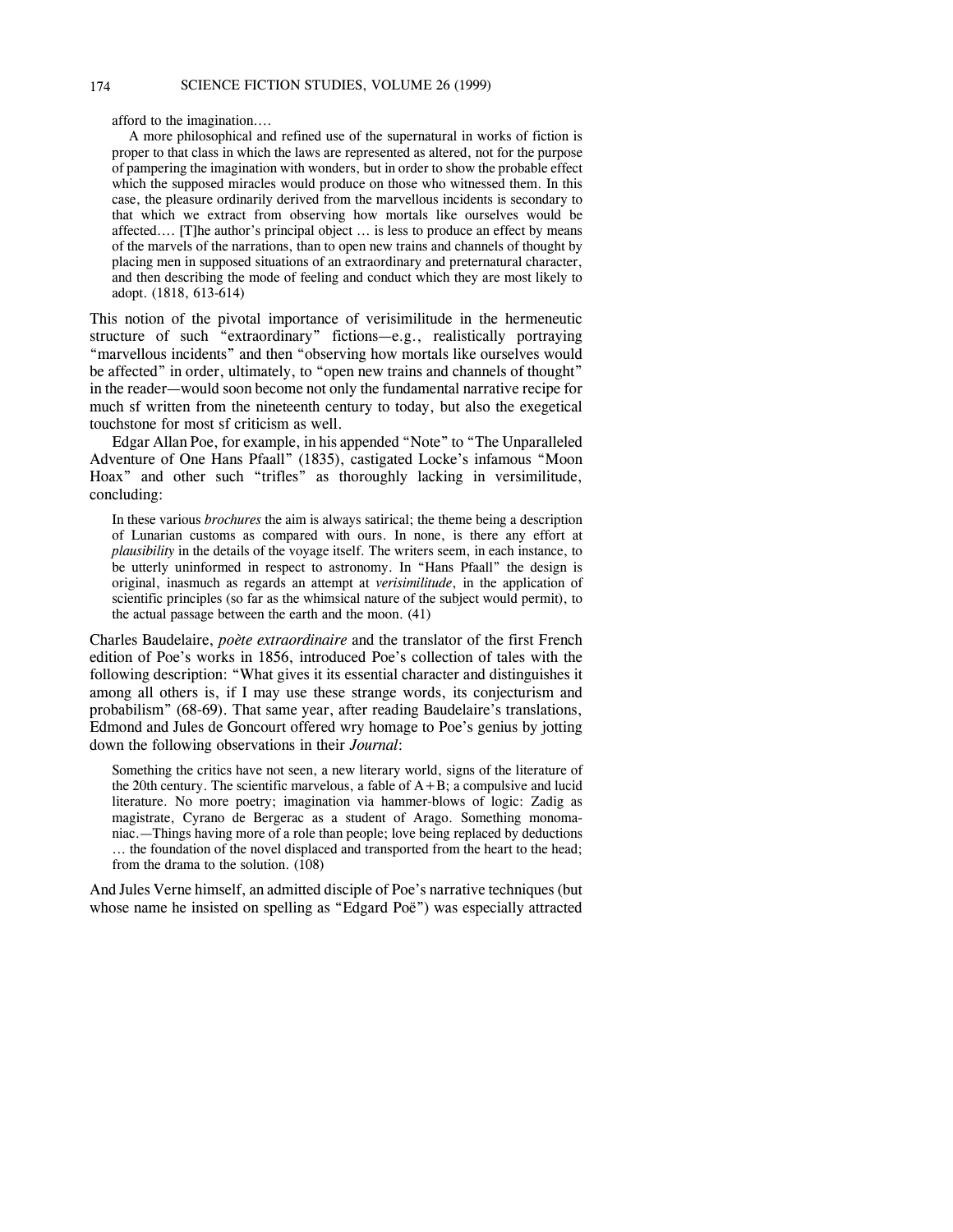to the latter's use of realism and of scientific logic to explain the mysteries of the unknown.12 He commented on this aspect of Poe's style in an early 1864 critical essay, saying:

Poë has created a distinct literary genre all his own....

People have sometimes compared him with two other authors: one English, Ann Radcliffe, the other German, Hoffmann. But Mrs. Radcliffe has made use of the *genre terrible* which explains everything by natural causes; Hoffman has indulged in pure fantasy in which no natural causes can be adduced. This is not the case of Poë. His characters seem really to exist; they are eminently human.... They push to the limit their capacity for analysis and deduction. They are the most formidable analysts I know and, from an insignificant fact, they reach an irrefutable truth. (26- 27)

In fact, it was the contrasting levels of verisimilitude in their fiction that Jules Verne identified as the most conspicuous difference between his own novels and those of his English counterpart H.G. Wells.13 As Verne insisted in 1903 and 1904 during two separate interviews (the second proving to be somewhat more thoughtful and less "animated" than the first):

"We do not proceed in the same manner. It occurs to me that his stories do not repose on very scientific bases. No, there is no rapport between his work and mine. I make use of physics. He invents. I go to the moon in a cannonball discharged from a cannon. Here there is no invention. He goes to the Mars [sic] in an airship which he constructs of a metal which does away with the law of gravitation. *Ça c'est très joli*," cried Monsieur Verne in an animated way. "But show me this metal. Let him produce it." (Sherard 589)

"Some of my friends have suggested to me that his work is on somewhat similar lines to my own, but here, I think, they err. I consider him, as a purely imaginative writer, to be deserving of very high praise, but our methods are entirely different. I have always made a point in my romances of basing my so-called inventions upon a groundwork of actual fact, and of using in their construction methods and materials which are not entirely beyond the pale of contemporary engineering skill and knowledge....

The creations of Mr. Wells, on the other hand, belong unreservedly to an age and degree of scientific knowledge far removed from the present, though I will not say entirely beyond the limits of the possible. Not only does he evolve his constructions entirely from the realm of the imagination, but he also evolves the materials of which he builds them. See, for example, his story 'The First Men in the Moon.' You will remember that here he introduces an entirely new anti-gravitational substance, about whose mode of preparation or actual chemical composition we are not given the slightest clue, nor does our reference to our present scientific knowledge enable us for a moment to predict a method by which such a result might be achieved." (Jones 669-70)

As for Verne's own *voyages extraordinaires*, Robert Louis Stevenson was one among a veritable host of critics who lauded the high degree of "reassuring" detail in Verne's "fantastic tales"—a sense of realism that firmly anchored his gently extrapolative *romans scientifiques* to the realm of the "not altogether impossible" (as Shelley had earlier phrased it). In an 1876 essay for the journal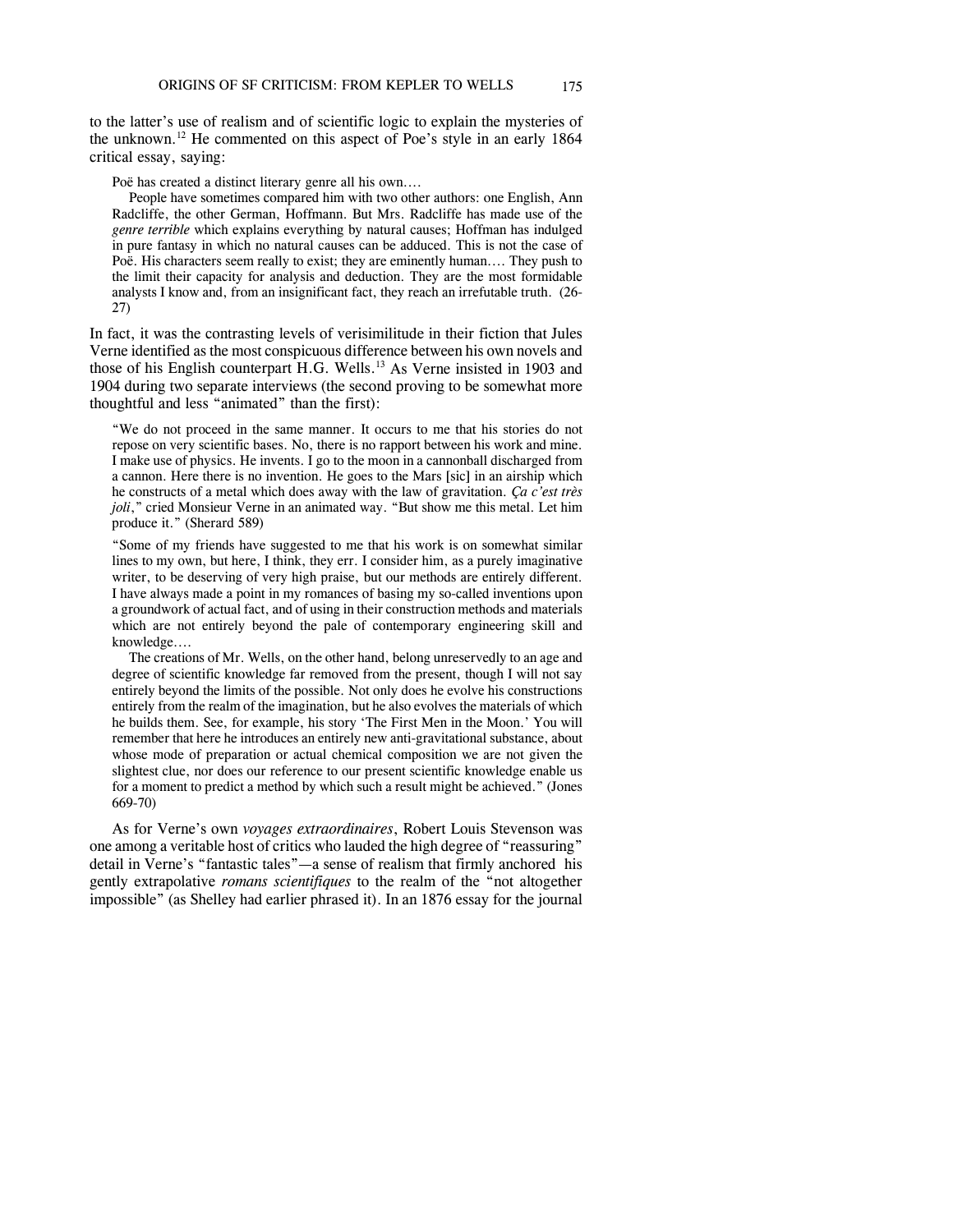#### *The Academy*, Stevenson observed:

A new vein in story-telling discovered, I believe, by Edgar Allan Poe, has been worked with almost devilish ingenuity by the clever Frenchman whose name stands at the head of this article. His heroes are in advance of contemporary science like Von Rempelen; they are bound for the Pole like Arthur Gordon Pym; they go to the moon like Hans Pfaall, and descend the Maelstrom like the Norway fisher. But on the bare idea of such strange chances Jules Verne has engrafted a wealth of most persuasive detail. He has fenced them in with instances and calculations, not much more trustworthy perhaps that the calculation in *Mokeanna*, but mighty reassuring to unscientific readers. These tales of his are not true, but they do not seem to fall altogether under the heading of the impossible. He could easily have made stranger stories if he had liked; but it is not strangeness that he follows after with his discreet and daring pen. He likes to just outstrip the possible, and no more; to go one step beyond his generation, one step outside the habitable world; and to do this drily and solidly, as though he had originally prepared his facts for a learned Society, and only by an afterthought turned them to account in a fantastic tale. (532)

In 1895, in an introductory "Epistolary Proem" to his *The Ghost of Guy Thyrle*, the novelist Edgar Fawcett confided to a friend that he was "only a poor pioneer, after all, in the direction of trying to write the modern wonder-tale," and then offered the following counsel:

To make our romances acceptable with the world of modern readers, we must clothe them in rationalistic raiment. So clothed, my friend, I should name them "realistic romances"—stories where the astonishing and peculiar are blent with the possible and accountable. They may be as wonderful as you will, but they must not touch on the mere flimsiness of miracle. They can be excessively improbable; but their improbability must be based upon scientific fact, and not upon the fantastic, emotional and purely imaginative ground-work. (5)

In a series of non-fictional essays published from 1878 to 1910, the German sf author Kurd Lasswitz again and again emphasized the need for writers to give careful attention to the dynamics of verisimilitude when composing such "scientific fairy tales":

Fiction has the privilege of looking into the future. But if that which fiction narrates is really to inspire in us a sense of trust, then fiction must take counsel with reality and conform closely to experience. (*Bilder aus der Zukunft* [1878] iii-iv)

In the transformation [of speculation] into literary form, the laws of nature and the soul may not be infringed without arousing the objection of the reader and interfering with the effect. For everything that occurs in a novel which is intended seriously as art must be capable of being related to our own experience ... in short, it must be explainable and plausible. An effect which occurred simply by magic and could not be explained scientifically would be just as unusable poetically as a sudden, psychologically unmotivated transformation of a character.... Our sense of veracity tolerates no postulates which directly and absolutely contradict previous scientific and psychological experience.... [F]iction is much freer in its use of hypotheses than is science, whose business is to provide objective knowledge. As long as he does not contradict the scientific knowledge of his time, the writer of fiction may expand the hypothesis in order to further those aims which he considers essential to his function.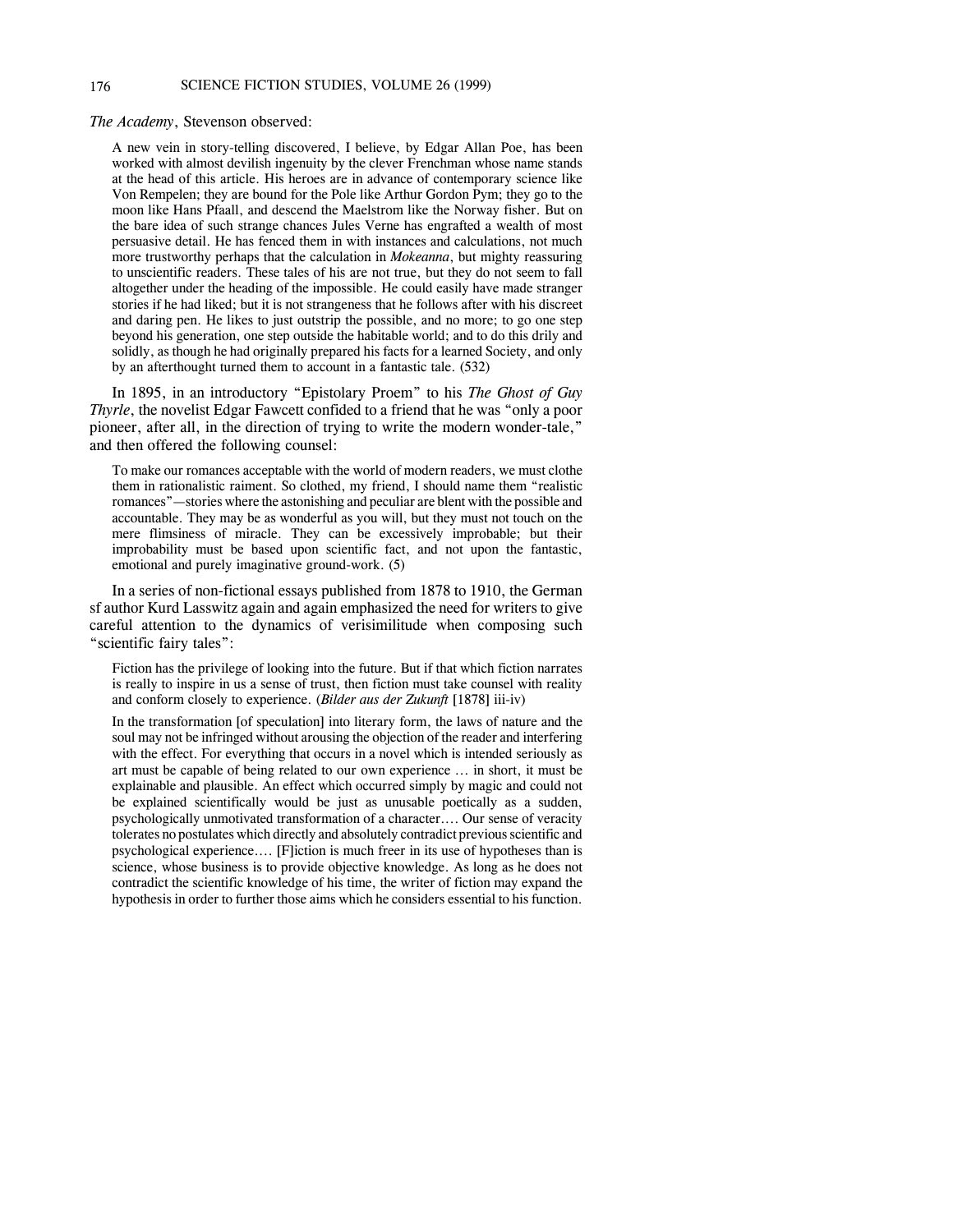("Unser Recht auf Bewohner anderer Welten" [1910] 165-168)

The French absurdist Alfred Jarry, in a 1903 essay published in *La Plume*, dubbed this brand of fiction "scientific novels," "hypothetical novels," and "novels of the future." He hailed H.G. Wells as the modern "master of this literature" and pointed out its fundamentally mathematical nature:

The social novel studies what happens *when* certain elements are in place. The scientific novel—which could also be called the hypothetical novel—imagines what would happen *if* certain elements were in place. This is why, in the same way that hypotheses come true one day, some of these novels, at the moment when they were written, are novels of the future....

In *The Time Machine* of H.G. Wells, the reading of the scientific novel—this repertoire of the currently unrealized—is precisely a voyage into the future. By his astonishing creations, he is today the master of this literature.

One can better understand Wells and his admirable aplomb in writing not about the absurd, but about the *possible* in the mathematical sense of the term, if one remembers that he is writing in the language used by Lord Kelvin. (431)

One of Jarry's countrymen, the French sf author Maurice Renard, in a 1909 essay where he attempted to define this new "scientific-marvellous novel" and to describe (like Bodin) its salutary influence on human progress, formulated the following inverse rule of "proportion" for maintaining an appropriate level of plausibility in such fictions:

[A] fictional text's propensity for generating passionate interest and a sometimes disturbing verisimilitude is in direct proportion to the small number of abnormal elements that we put into it. The fewer the falsehoods, the more the logic—something which imparts to the work its strong texture of truth. Therefore, most scientificmarvellous novels restrict themselves to falsifying no more than one natural law, and to showing us the effects of this single modification where all the other laws remain unchanged. ("On the Scientific-Marvellous Novel" 399-400)

Mark Wicks, in the "Preface" to his novel *To Mars via the Moon* (1911), took special pains to advertise to his prospective readers the supposedly "textbook" trustworthiness of his astronomical descriptions as well as the "logical deductions" and "legitimate inferences" on which his futuristic plot was based, saying:

[I]n carrying out my programme, I have endeavored to convey, by means of natural incidents and conversations between the characters portrayed, the most recent and reliable scientific information respecting the moon and Mars; together with other astronomical information: stating it in an interesting form, and in concise, clear, and understandable language.

Every endeavor has been made to ensure that this scientific information shall be thoroughly accurate, so that in this respect the book may be referred to with as much confidence as any ordinary textbook....

The reader will, of course, understand that whilst the astronomical information is, in all cases, scientific fact according to our present knowledge, the story itself—as well as the attempt to describe the physical and social conditions on Mars—is purely imaginative. It is not, however, merely random imagining. In a narrative such as this, some matters—as, for instance, the "air-ship" and the possibility of a voyage through space—must be taken for granted; but the other ideas are mainly logical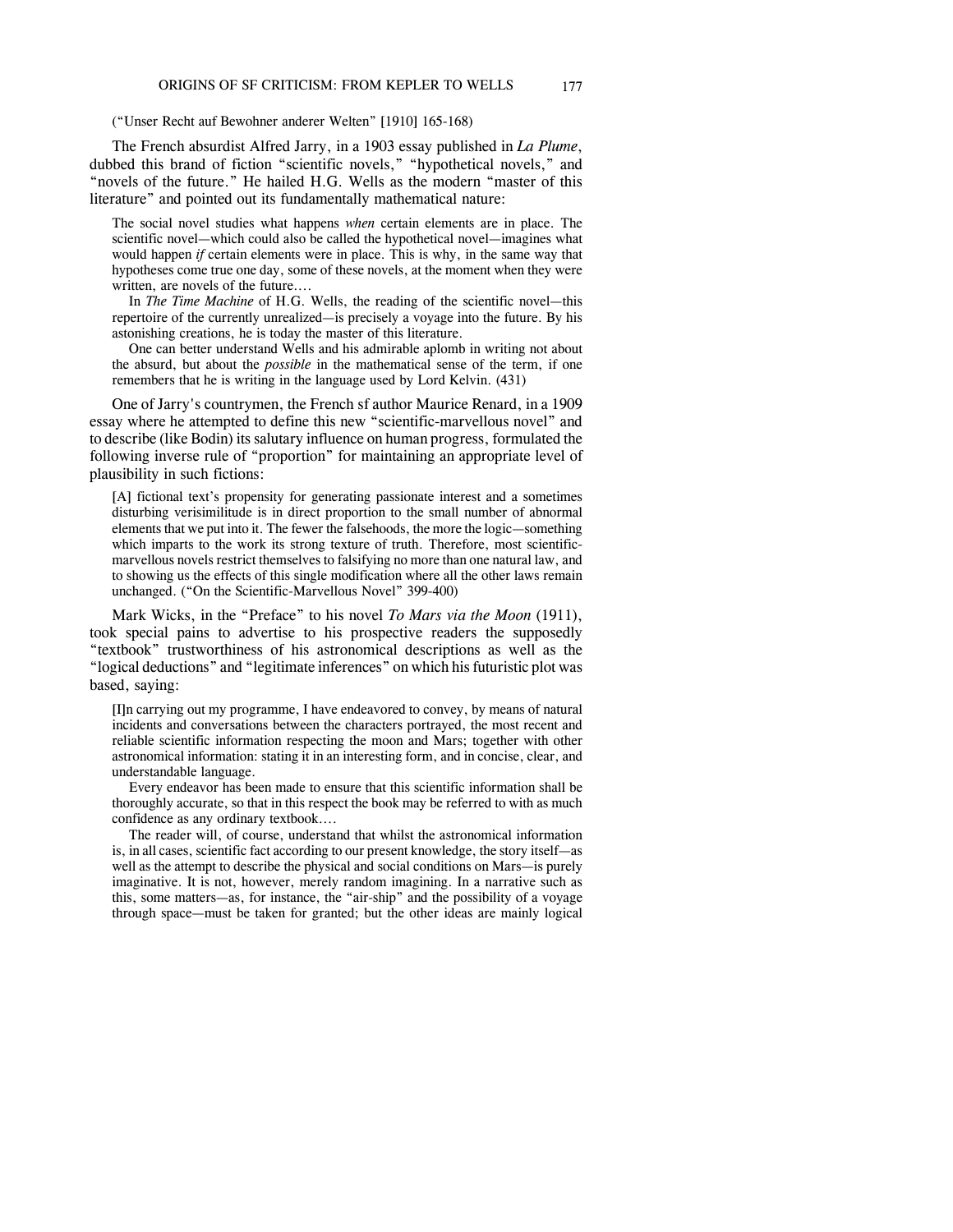deductions from known facts and scientific data, or legitimate inferences. (x-xi)

In a chapter called "Supernatural Science" in her 1917 book *The Supernatural in Modern English Fiction*, Dorothy Scarborough observed that using science as a way to enhance fictional plausibility had become, since the late nineteenth century, "an excellent hook to hang supernatural tales upon":

The application of modern science to supernaturalism, or of the supernatural to modern science, is one of the distinctive features of recent literature. Ghostly fiction took a new and definite turn with the rapid advance in scientific knowledge and investigation in the latter part of the nineteenth century.... The sorcerer has given place to the bacteriologist and the botanist, the marvels of discovery have displaced miracles as basis for unearthly plot material, and it is from the laboratory that the ghostly stories are now evolved, rather than from the vault and charnel-room as in the past. Science not only furnishes extraordinary situations for curdling tales, but it is an excellent hook to hang supernatural tales upon, for it gives an excuse for believing anything, however incredible. Man is willing to accept the impossible, if he be but given a modern excuse for it. He will swallow the wildest improbability if the bait be labeled science or psychical research. No supernaturalism is incredible if it is expressed in technical terminology, and no miracle will be rejected if its setting be in a laboratory. (251-52)

In 1923, the early pulp sf writer George Allan England, in a self-mocking and tongue-in-cheek assessment of his own narrative strategies in what he called "science-faking," summed it up this way:

And right here let me remark that science-faking requires a great deal of research. One has to "bone" an immense mass of data, in order to give the requisite air of verisimilitude. Slipshod methods simply won't do. It is the progressive marshaling of minutiae, the cumulative assembling of (often willfully falsified) data which convinces the reader that: "Well, it's mighty strange but still there might be something to it, after all." In a pinch, one can quote learned authorities which never existed, and fabricate weighty conclusions out of whole cloth. If one cannot, it proves that one has not the requisite analytical twist to make one a success at this peculiarly mendacious form of storytelling. (ii)

And even the father of modern sf himself, H.G. Wells, in his famous 1933 preface to the Gollancz and Knopf collections of his "scientific romances," spoke at length about the need for "scientific patter" and other techniques for enhancing verisimilitude to make such "fantastic stories" believable to the average reader. Much like Shelley and Walter Scott before him, Wells emphasized the genre's potential for "looking at human feelings and human ways, from [a] new angle":

These tales have been compared with the work of Jules Verne and there was a disposition on the part of literary journalists at one time to call me the English Jules Verne. As a matter of fact there is no literary resemblance whatever between the anticipatory inventions of the great Frenchman and these fantasies. His work dealt almost always with actual possibilities of invention and discovery, and he made some remarkable forecasts. The interest he invoked was a practical one; he wrote and believed and told that this or that thing could be done, which was not at that time done.... Many of his inventions have "come true." But these stories of mine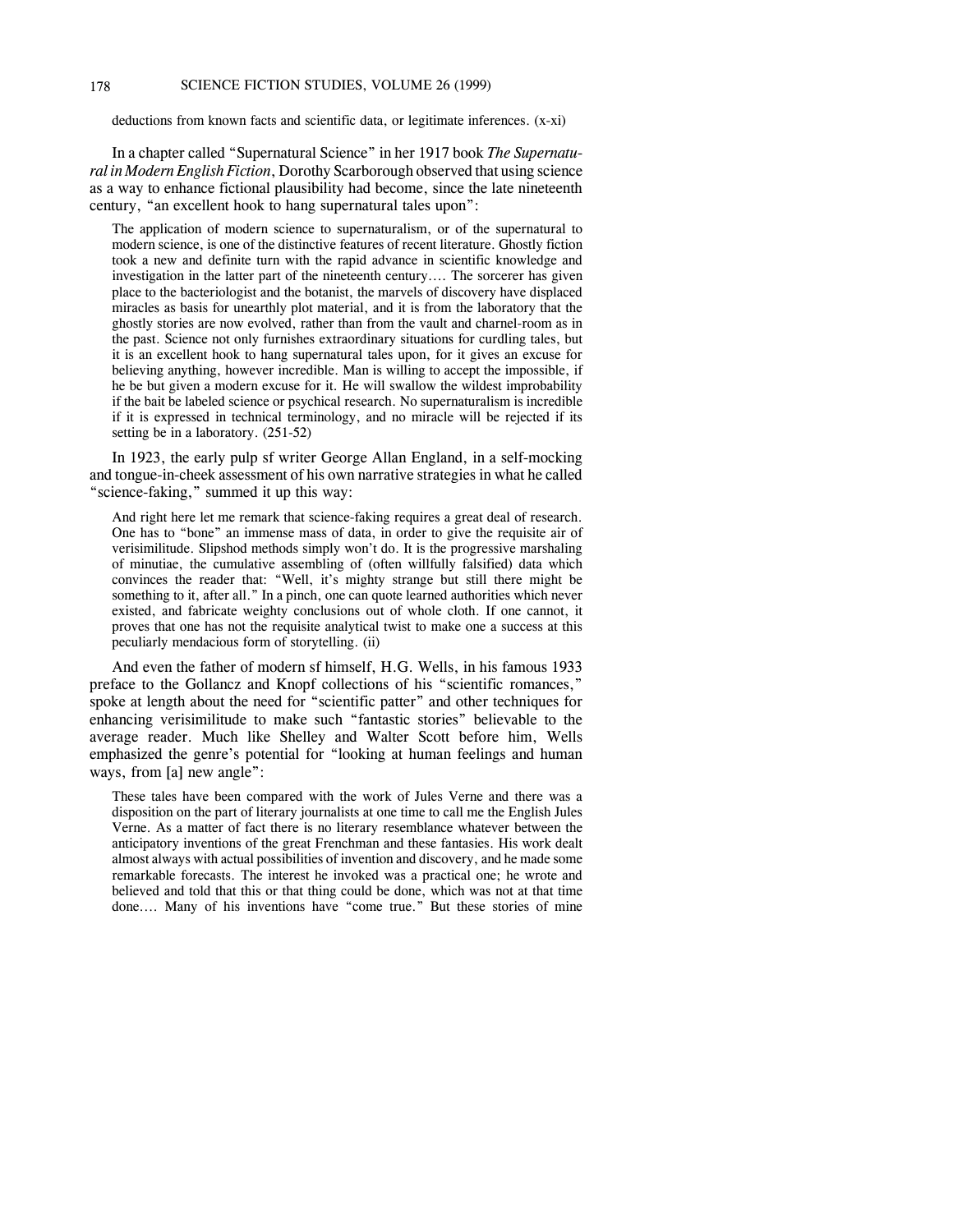collected here do not pretend to deal with possible things; they are exercises of the imagination in a quite different field....

In all this type of story the living interest lies in their non-fantastic elements and not in the invention itself. They are appeals for human sympathy quite as much as any "sympathetic" novel, and the fantastic element, the strange property or the strange world is used only to throw up and intensify our natural reactions of wonder, fear or perplexity. This invention is nothing in itself and when this kind of thing is attempted by clumsy writers who do not understand this elementary principle, nothing could be conceived more silly or extravagant. Anyone can invent human beings inside out or worlds like dumb-bells or a gravitation that repels. The thing that makes such imaginations interesting is their translation into commonplace terms and a rigid exclusion of other marvels in the story. Then it becomes human. "How would you feel and what might not happen to you," is the typical question....

For the writer of fantastic stories to help the reader to play the game properly, he must help him in every possible unobtrusive way to *domesticate* the impossible hypothesis. He must trick him into an unwary concession to some plausible assumption and get on with the story while the illusion holds. And that is where there was a certain slight novelty in my stories when they first appeared. Hitherto, except in exploration fantasies, the fantastic element was brought in by magic. Frankenstein, even, used some jiggery-pokery magic to animate his artificial monster. There was trouble about the thing's soul. But by the end of the last century it had become difficult to squeeze even a momentary belief out of magic any longer. It occurred to me that instead of the usual interview with the devil or a magician, an ingenious use of scientific patter might with advantage be substituted....

As soon as the magic trick has been done the whole business of the fantasy writer is to keep everything else human and real. Touches of prosaic detail are imperative and a rigorous adherence to the hypothesis. Any *extra* fantasy outside the cardinal assumption immediately gives a touch of irresponsible silliness to the invention. So soon as the hypothesis is launched the whole interest becomes the interest of looking at human feelings and human ways, from the new angle that has been acquired. (viiviii)

In addition to the question of fictional verisimilitude, several early sf critics and authors also remarked on the intrinsic "poeticalness" of science itself, which they saw as pervading such works. For these commentators, the chief forte of this particular brand of literature—whether defined as "Science-Fiction" (Wilson), "scientific novels" (Verne), "scientific fiction" (Barnes),  $14$  "scientificmarvellous" (Goncourts, Renard, Matthey), "hypothesis novels" (Jarry, Renard), "wonder-tales/realistic romances" (Fawcett), "socioscientific novels/fantastic novels" (Zamiatin), "supernatural science" (Scarborough) or even as "scientific romances" (Wells)<sup>15</sup>—is its ability to transport readers to a higher vision of the natural universe, to create a "sense of wonder," and to elevate the human soul.

Such is the critical stance, for example, of William Wilson, who spoke of this transcendental effect of sf as early as 1851 in the chapters "The Poetry of Science" and "Science-Fiction" (the first time, it is generally acknowledged, that this latter term was ever employed) in his book *A Little Earnest Book upon a Great Old Subject*: 16

The Poetry of Science is beginning to attract a considerable increase of attention, and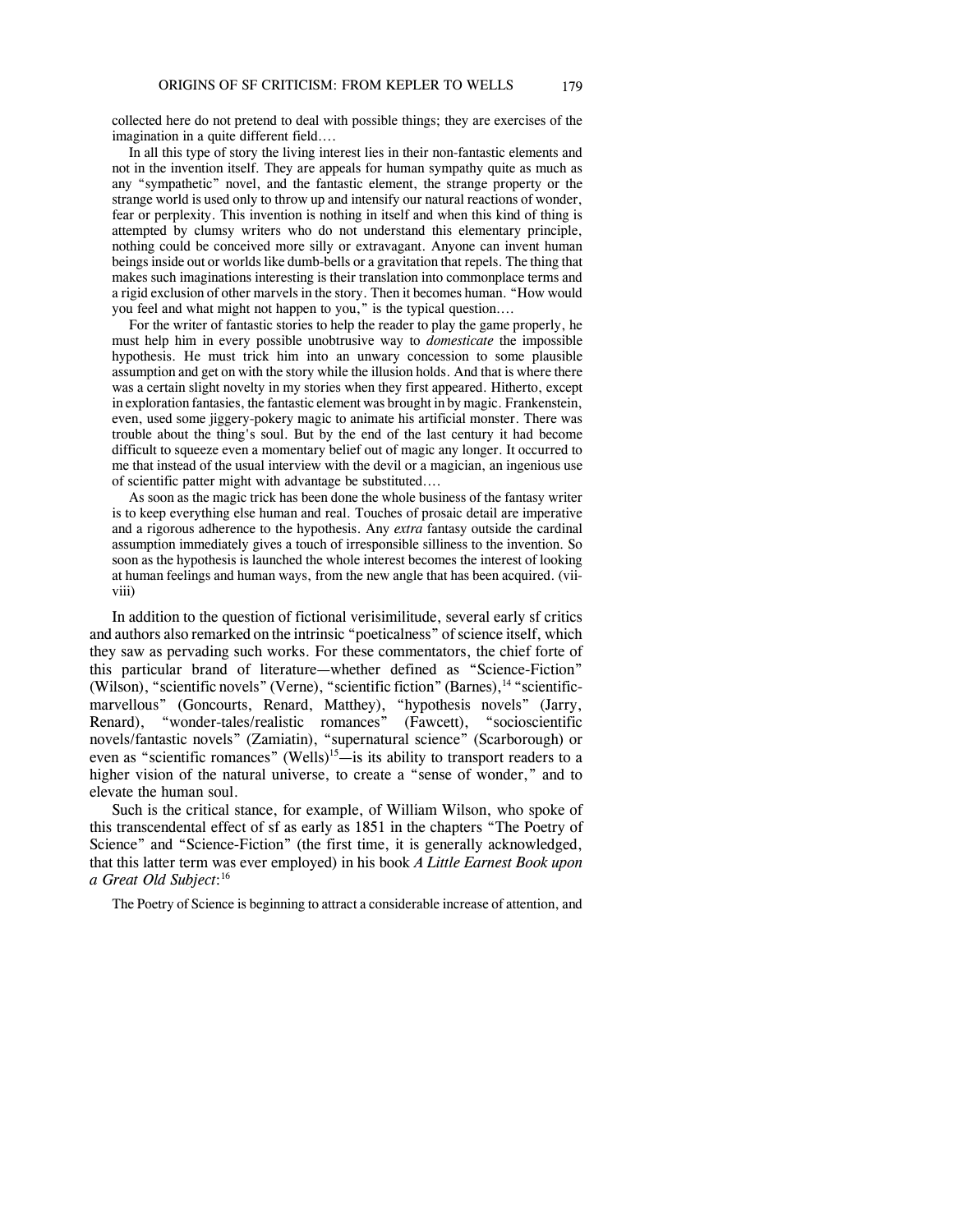it is most just that it should be so; for the Natural and Mechanical Sciences are alike loaded with rich and wonderful Poetry. Poetry which only requires the clear eyes of the Poet's calm and lofty soul to be perceived and appreciated, and then to be translated palpably by him to the general mind, through the instrumentality of his divine art.

All known Sciences contain within themselves Worlds of exquisite Poetry, and the more the general mind becomes familiarised with the ever-varying interest and fascinations connected with their Study, the more rapid will become the diffusion and the rise of Science. Science is a holy devotion, and the pursuits and the results attained are alike glorious. (131-32)

Fiction has lately been chosen as a means of familiarizing science in one single case only, but with great success. It is by the celebrated dramatic Poet, R.H. Horne, and is entitled "The Poor Artist; or, Seven Eye-sights and One Object." We hope it will not be long before we may have other works of Science-Fiction, as we believe such books likely to fulfil a good purpose, and create interest, where, unhappily, science alone might fail....

[Thomas] Campbell says that "Fiction in Poetry is not the reverse of truth, but her soft and enchanting resemblance." Now this applies especially to Science-Fiction, in which the revealed truths of Science may be given, interwoven with a pleasing story which may itself be poetical and *true*—thus circulating knowledge of the Poetry of Science, clothed in a garb of the Poetry of life. The influences of Science interpenetrate the whole Earth, breathing eloquently through the framework of Creation. (137-40)

Julian Hawthorne, in his quasi-religious introduction to William Richard Bradshaw's "idealist" sf novel *The Goddess of Atvatabar* (1892), theorizes in similar fashion:

Literature may be roughly classified under two heads—the creative and the critical. The former is characteristic of the imaginative temperament, while the latter is analytical in its nature, and does not rise above the level of the actual. Rightly pursued, these two ways of searching out truth should supplement each other. The poet finds in God the source matter; the man of science traces matter up to God. Science is poetry inverted: the latter sees in the former confirmation of its airiest flight; it is synthetic and creative, whereas science dissects and analyzes. Obviously, the most spiritual conceptions should always maintain a basis in the world of fact, and the greatest works of literary art, while taking their stand upon the solid earth, have not feared to lift their heads to heaven. The highest art is the union of both methods.... Among the subjects dear to the idealist's heart, perhaps none finds greater favor than that which involves the conception of a new social and political order, and our author has elaborated this subject on fresh lines of thought, making his material world enclose a realm of spiritual tenderness, even as the body is the continent and sensible manifestation of the soul. (9-11)

And finally, extolling the French sf author J.-H. Rosny Aîné as the "poet of Pluralism," the critic J. Morel in 1926 praised Rosny's innovative use of the "scientific-marvellous" to portray the genuinely alien—e.g., extraterrestrial lifeforms, prehistoric cultures, and end-of-the-world cataclysms. Morel credits Rosny with thus having breathed a new sense of "lyricism and epic" into this fantastic genre: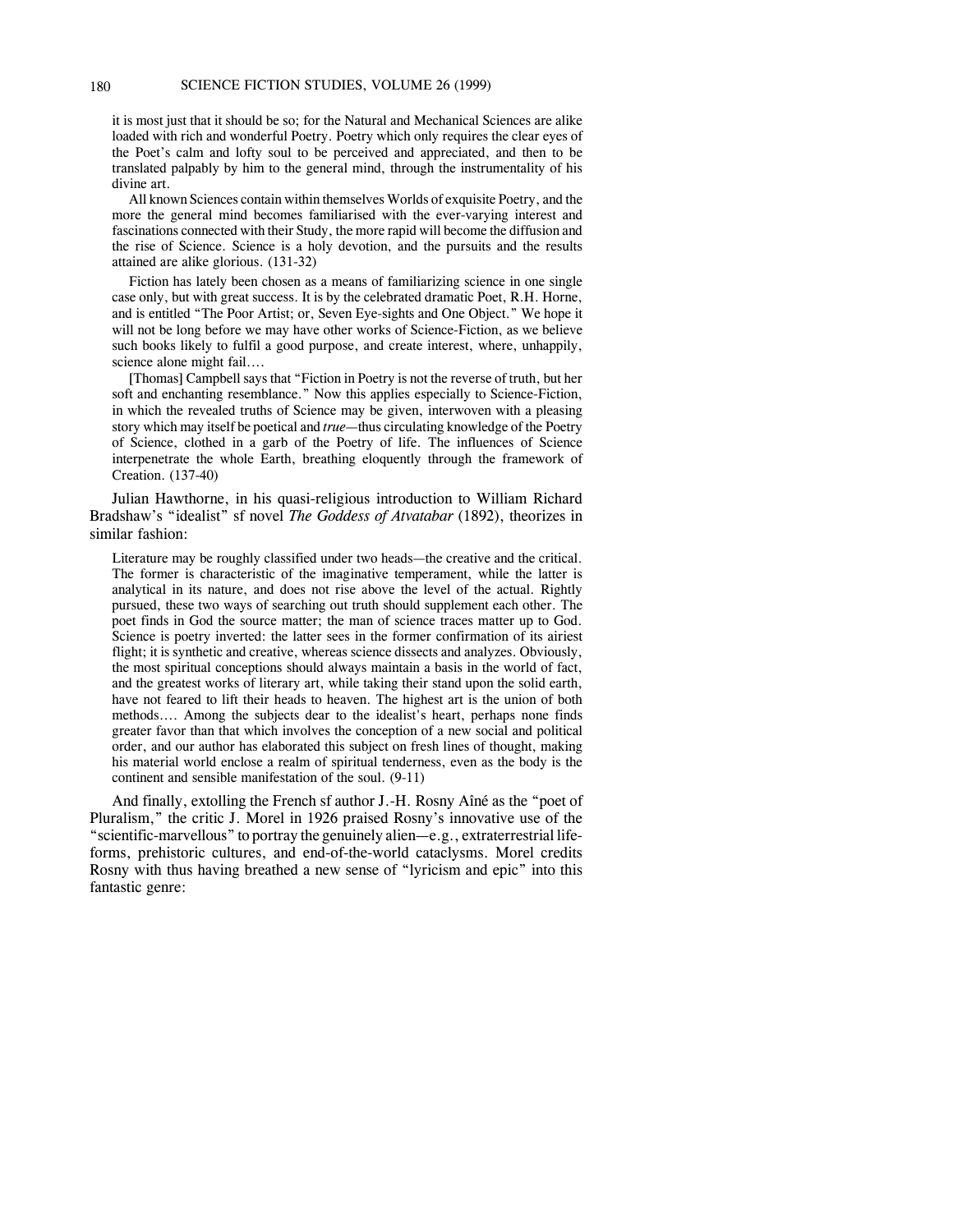Who was it that voiced the fear that science suffocated the divine instinct for poetry in the modern heart? These pages from [Rosny's] extraordinary novels of the imagination blend an extreme scientific density with the uplifting breath of lyricism and epic....

Certainly other writers have looked to science as a breeding-ground for their fantasies. But whereas Villiers de l'Isle-Adam slips toward occultism, Poe and Renard use it to polish their plots, and Wells is obsessed with sociology and politics, the novelist of *La Mort de la Terre* and *Les Xipéhuz* treats the scientific-marvellous for its own sake, as an independent genre in and of itself....

Other authors—a Jules Verne or a Wells—suppose that a technical problem is resolved, that an invention is made, that a hypothesis is verified. Men invent a submarine, build a cannon that fires a bullet to the moon, discover a substance that is opaque to gravity, or find a food that causes unlimited growth. So what are the consequences? The fictional work is only a logical attempt to construct the future by extending a straight line from the present. The novelist is a bit ahead of his time, but remains within the same realm.

J.-H. Rosny Aîné, in contrast, imagines entirely new Beings and new Forms outside of all human experience, and he does so effortlessly. (91-93)

Of course, not all early critics were so approving of this newly-developing "high art" of combining science with fiction. And, as this unique form of romance gradually coalesced into an identifiable literary genre with its own distinct history and traditions (albeit not yet universally acknowledged, selfaware, or even consistently labeled) during the late nineteenth and early twentieth century, the number of overtly pejorative reviews from so-called "mainstream" critics increased proportionately.

Some of them spurned these works as mere "low-brow" entertainment, lacking in any redeeming social value. They judged that, despite the growing popularity of such fictions, they did not properly belong to the great institution of "Literature" at all:

[I]f the *Voyages Extraordinaires* are selling well, alphabet books and church prayer books also are selling in high numbers.... All of these are of no importance whatsoever in the contemporary literary scene. (Zola, 1878, 356-57)

A notable contribution to the crudities and figments afloat in current conversation may be traced to the writings of Jules Verne. Every young woman in society has read them, every vivacious young man can quote them and impart to his discourse a scientific glimmer which resembles knowledge as the phosphorescence of decayed bones resembles a calcium light. The astonishing vogue of these productions constitutes their chief claim to criticism, but they may be said to challenge it by a special eminence in worthlessness. (Hazeltine, 1883, 343-44)

Others, more numerous and often more vociferous, strongly objected to what they perceived as the lack of emphasis given to the "human" in the make-up of such works:

Verne rules supreme in the realm that he has conquered ... [but] he is not, in the true sense, a novelist because love, the base of all novels, is wholly absent from most of his works. (Raymond, 1875, 329)

[They] have moved the center of gravity beyond human nature because human nature is only secondarily or not at all affected by technology or science. Therefore the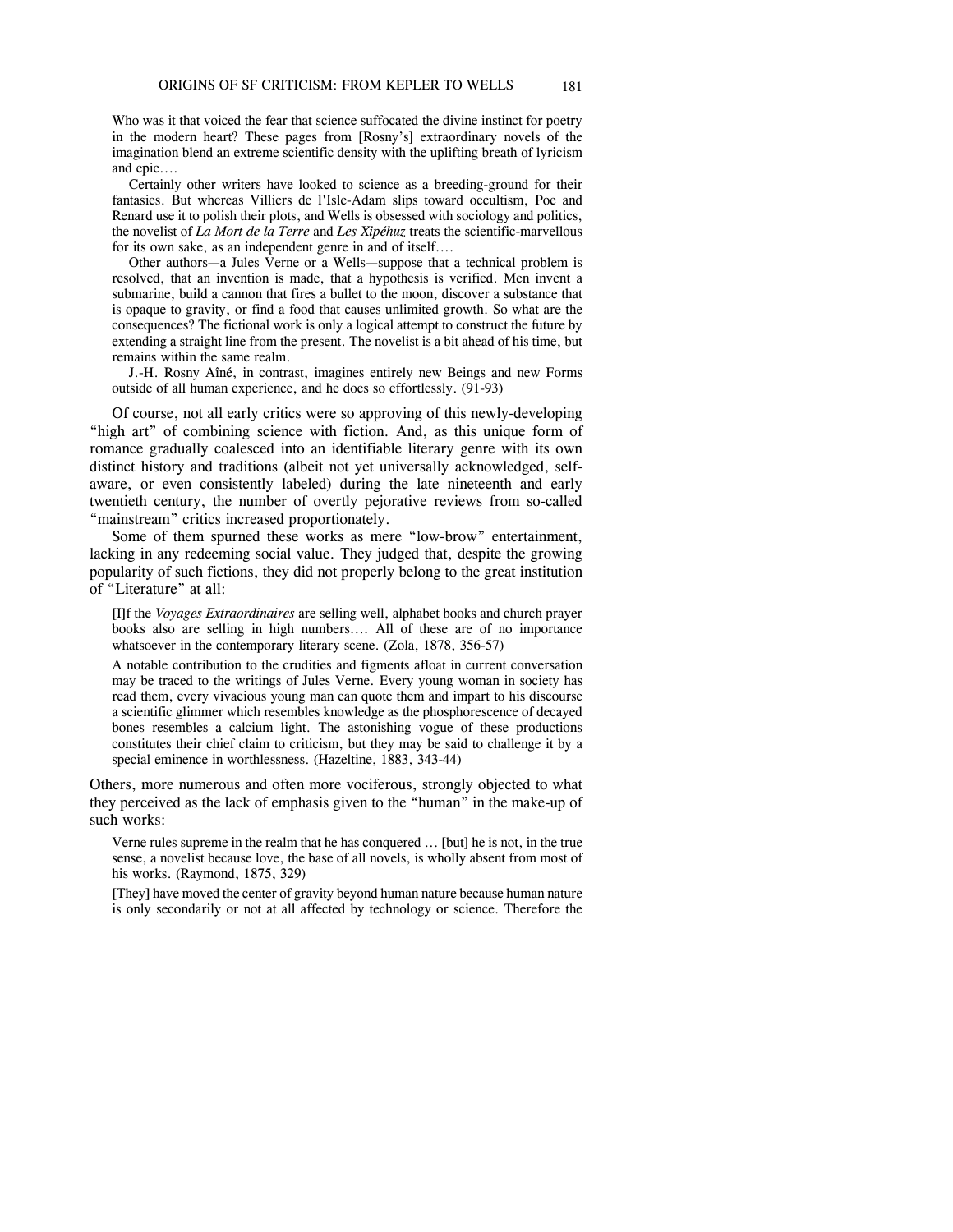representation of human beings is mostly quite feeble.... One accepts the inventions as given and, at best, simply "thinks away" the familiar problems. Imagination is therefore active in a negative sense. One neither invents nor amplifies life; one reduces it instead. Hence the flimsiness of these tales. (Berg, 1899, 160)

The weakness of the book is that of nearly all Mr. H.G. Wells's books, and it arises out of his sceptical attitude. As a human story, it is lifeless. The men who conduct the expedition are as distant, as monstrous, and as cold as the wan populace of the moon. A curious cold light of indifference, a curious cold air of contentment and unconcern, lies upon the whole narrative.... This is a real misfortune, or punishment of the sceptical attitude, for you cannot write a romance or a story of adventure without human interest. (Chesterton, "The First Men in the Moon," 1902, 135)

The almost life-long métier of Jules Verne was the pseudo-scientific novel, but he was the most superficial of all who have practised the art. Not that he got up his science less carefully than others; but it was always a physical and mechanical set of facts with which he dealt that did not expound or illustrate the really interesting problems of life with which some branches of science are so closely associated in every thinking person's mind.... That is to say, Jules Verne left out of his scheme the human, the moral, the political, the religious, the social questions which are of real importance to thoughtful men and women. (Anonymous, "Science in Romance," 1905, 414)

[Mr. Wells] is not quite clear enough of the narrower scientific outlook to see that there are some things which actually ought not to be scientific. He is still slightly affected with the great scientific fallacy; I mean the habit of beginning not with the human soul, which is the first thing a man learns about, but with some such thing as protoplasm, which is about the last. The one defect in his splendid mental equipment is that he does not sufficiently allow for the stuff or material of men. (Chesterton, "Mr. H.G. Wells and the Giants," 1905, 78)

And others rejected these hybrid fictions on what might be termed "philo-sophical" grounds, protesting that the realms of science and literature ought to be kept separate and inviolate. These critics, as a rule, saw no future for this "quasi-scientific" type of novel, characterizing it as "distorted," "crude," and even as an "impertinence":

[T]he processes of the artist and the teacher, which didactic fiction seeks to confound, are essentially incapable of fusion.... [S]cientific romance is an impertinence. (Hazeltine, 1883, 342)

Following in the wake of the sciences for half a century is a new species of literary work, which may be called the quasi-scientific novel. From M. Verne's prophetic submarine boat to Mr. Waterloo's prehistoric cavemen, one could classify a score of romances which try to put into imaginative form the latest results in science and mechanics. Like all literature, too, the new novel is not content with presenting living embodiments of truth, but is fain to make guesses at the future. It is as yet experimental, and is quite too young to have produced an enduring masterpiece. The whole group can claim nothing that will live very far into the next century. It is hopelessly doomed.... (Anonymous, "The War of the Worlds," 1898, 282)

When one thinks of the serious incongruities, the mixture of fact and fancies which are not much better than distorted facts, and therefore of a low order of imagination, we cannot think that the scientific romance is a thing to be cultivated. On the whole it is better when we want science to read science; and when we want fiction not to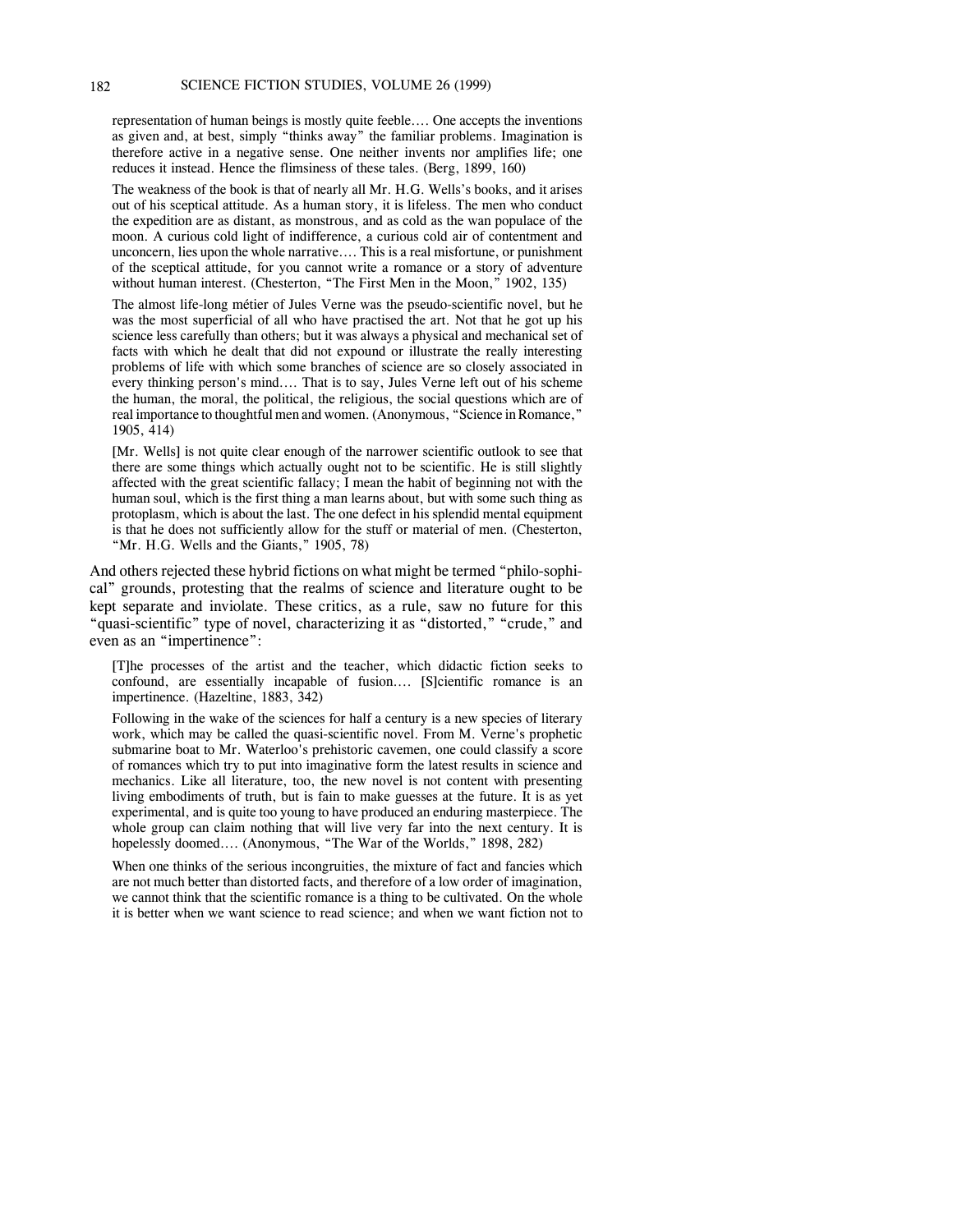read a composite thing in which the science diverts us from the fiction, and the fiction is not more imaginary than the pseudo-science. The scientific novel is therefore crude and we do not think it has much of a future. We hope not. (Anonymous, "Science in Romance," 1905, 415)

"[W]e do not think that it has much of a future." "The whole group can claim nothing that will live very far into the next century." "It is hopelessly doomed." It is ironic that, far from being the moribund literary genre these critics were convinced it would become, science fiction in the decades to follow would flourish as never before. Its aging European roots would find fertile soil in the United States magazine industry of the 1920s, 30s, and 40s, where editors like Hugo Gernsback and John W. Campbell, Jr. would cultivate it, infuse it with new life, and help it to grow in new directions. And science fiction would ultimately flower into one of the most significant and influential literary genres of the twentieth century.

As a conclusion to this opening essay in our special four-part survey on the evolution of science fiction criticism, let me clarify once again what I believe to be the usefulness of this brief foray into what might be called its pre-history. The commentaries of these (often forgotten) early critics are of special value principally because they first expressed many—if not most—of those concerns that would later become central to the sf criticism of the twentieth century: the impact of science and technology on human values, the logistics of space travel, the shifting boundaries between the real and the imagined, the portrayal of the alien "other," and the possible futures of our world. Further, they consistently raised key questions about the defining features of the genre itself as it continued to evolve: its preferred themes, its social purpose, its scientific and moral didacticism, its perceived level of verisimilitude, and its proper place in the Western literary canon. Finally, as the new millennium dawns upon us, it seems somehow appropriate that we look to our distant past to rediscover what these early commentators had to say about the many science fictional works of their own times: doing so serves to deepen our understanding of the historical continuity of the ongoing sf debate and to make us aware of both how much and how little has changed over the centuries.

#### NOTES

1. See Bozzetto. All translations from the French are my own unless otherwise noted; the translation of Leo Berg's German was done by Dr. Edward E. Mayer. For the sake of simplicity and brevity, I have chosen to begin this study with Johannes Kepler's *Somnium* (1634). In so doing, it was not my intent to claim either that Kepler constitutes the indisputable "origin" of science fiction or that his *Notes* stand as the (sole) earliest example of sf criticism. If I have neglected other early critical commentaries that seem especially pertinent—most notably those relating to the utopian tradition dating from Thomas More onward—I have done so secure in the knowledge that these materials have already been discussed elsewhere (e.g., see Widdicombe [1992] and the bibliographies of Lyman Tower Sargent [1979, 1988], among others).

2. See Philmus (1970), 37-55, and Green (1958), 22-56.

3. Evans (1988), 131-32.

4. For one of the best—and earliest—studies of this topic, see Nicolson's "A World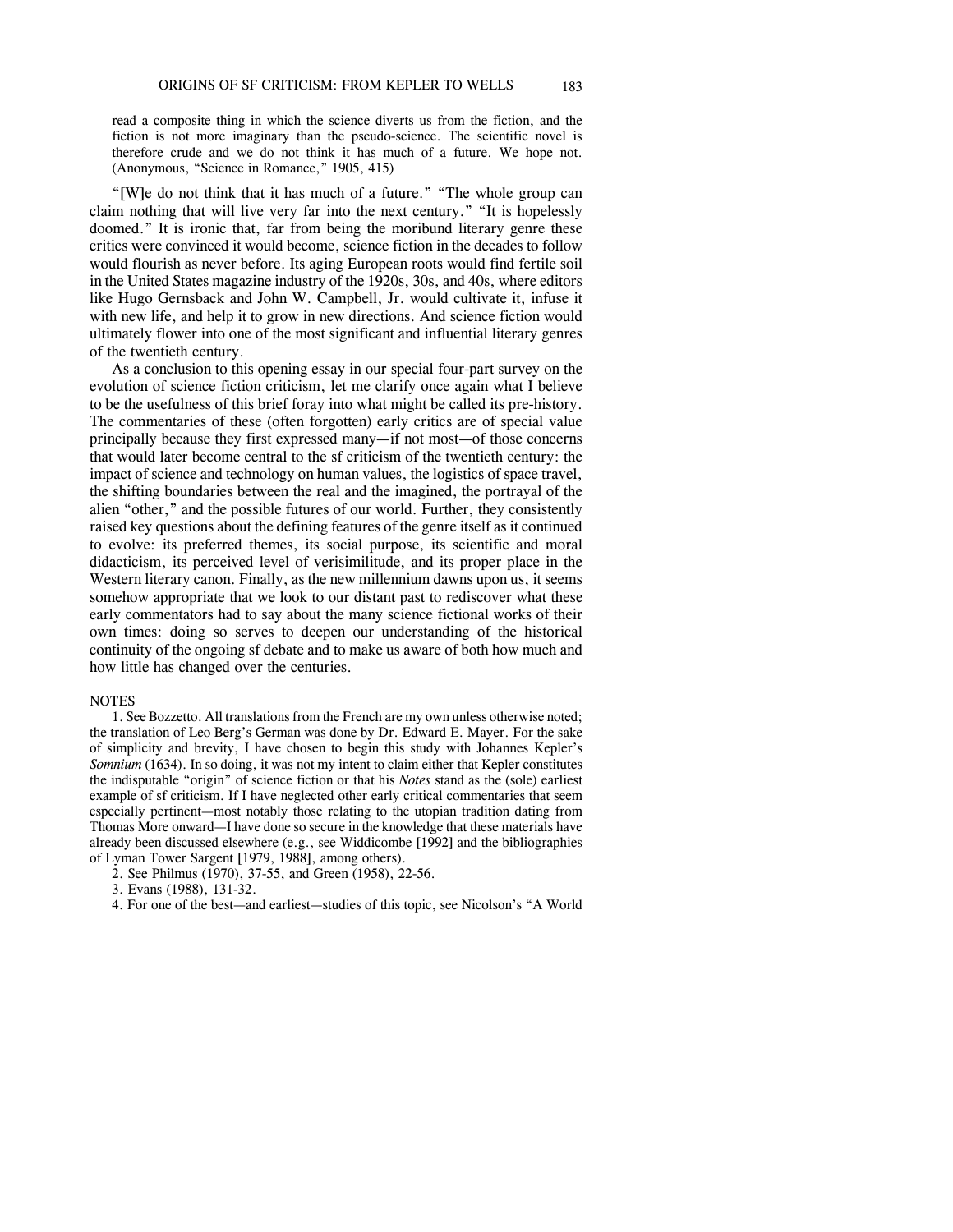in the Moon" (1936).

5. Cowen (1976), vi.

6. Curiously, no mention of its "ex cathedra" status was made by the first English translator of Mercier's novel in 1795 (who did see fit, however, to retitle it *Memoirs of the Year 2500*):

 The title of this work in the original is The Year Two Thousand Four Hundred and Forty; but as there appears no reason for fixing it to any particular year, we have for the sake of a round number, called it The Year Two Thousand Five Hundred. It may be proper to add that this is the only alteration made by the translator. Though the scene of this narrative lies in Paris, yet the reflections in general may be applied, by changing the names of places and persons, to almost all the capital cities of Europe. Who the author of this work is, we will not pretend to determine; perhaps the reader will be satisfied with finding that he is a man of sense, of taste, and learning, of a lively imagination, a strong spirit of liberty, and, what is worth them all, a warm benevolence of heart. (xxix)

For reactions by other eighteenth-century European literary critics to Mercier's book, see Trousson (1971), 67-68.

7. One notable exception was in Spain, where Mercier's book was officially condemned as heretical by the Inquisition in 1778 and supposedly burned by the king himself. See Wilkie (1984), 19.

8. It is interesting to compare Mercier's retrospective and self-congratulatory "intent" in writing such a revolutionary tale with that of Bellamy himself, who explained in 1889:

In undertaking to write *Looking Backward* I had, at the outset, no idea of attempting a serious contribution to the movement of social reform. The idea was of a mere literary fantasy, a fairy tale of social felicity.... It was not till I began to work out the details of the scheme by way of explaining how the people of the thirtieth century disposed of the awkward problems of labor and avoided the evils of a classified society that I perceived the full potency of the instrument I was using and recognized in the modern military system not merely a rhetorical analogy for a national industrial service, but its prototype.... Something in this way it was that, no thanks to myself, I stumbled over the destined corner-stone of the new social order. It scarcely needs to be said that having once apprehended it for what it was, it became a matter of pressing importance to me to show it in the same light to other people. This led to a complete recasting, both in form and purpose, of the book I was engaged upon. Instead of a mere fairy tale of social perfection, it became the vehicle of a definite scheme of industrial reorganization.... A great deal of merely fanciful matter concerning the manners, customs, social and political institutions, mechanical contrivances, and so forth of the people of the thirtieth century, which had been intended for the book, was cut out for fear of diverting the attention of readers from the main theme. Instead of the year AD 3000, that of AD 2000 was fixed upon as the date of the story. Ten centuries had at first seemed to me none too much to allow for the evolution of anything like an idealized society, but with my new belief as to the part which the National organization of industry is to play in bringing about the good time coming, it appeared to me reasonable to suppose that by the year 2000 the order of things which we look forward to will already have become an exceedingly old story. This conviction as to the shortness of the time in which the hope of Nationalization is to be realized by the birth of a new, and the first true, nation, I wish to say, is one which every day's reflection and observation, since the publication of *Looking Backward*, has tended to confirm. (194-95)

9. On Bodin's significance, see Alkon (1987), 245-289.

10. Although Flammarion's books on astronomy were best-sellers throughout the latter half of the nineteenth century and his sf novels (*La Fin du monde, Lumen,* etc.) were also quite popular, his sf criticism was all but ignored outside his native land. Witness, for example, the following anonymous review of Percy Greg's *Across the Zodiac*, published in a London journal in 1880; the author is totally unaware of the existence of Flammarion's *Les Mondes imaginaires et les mondes réels*:

Of late years there has been a notable revival of the fashion of producing imaginary travels and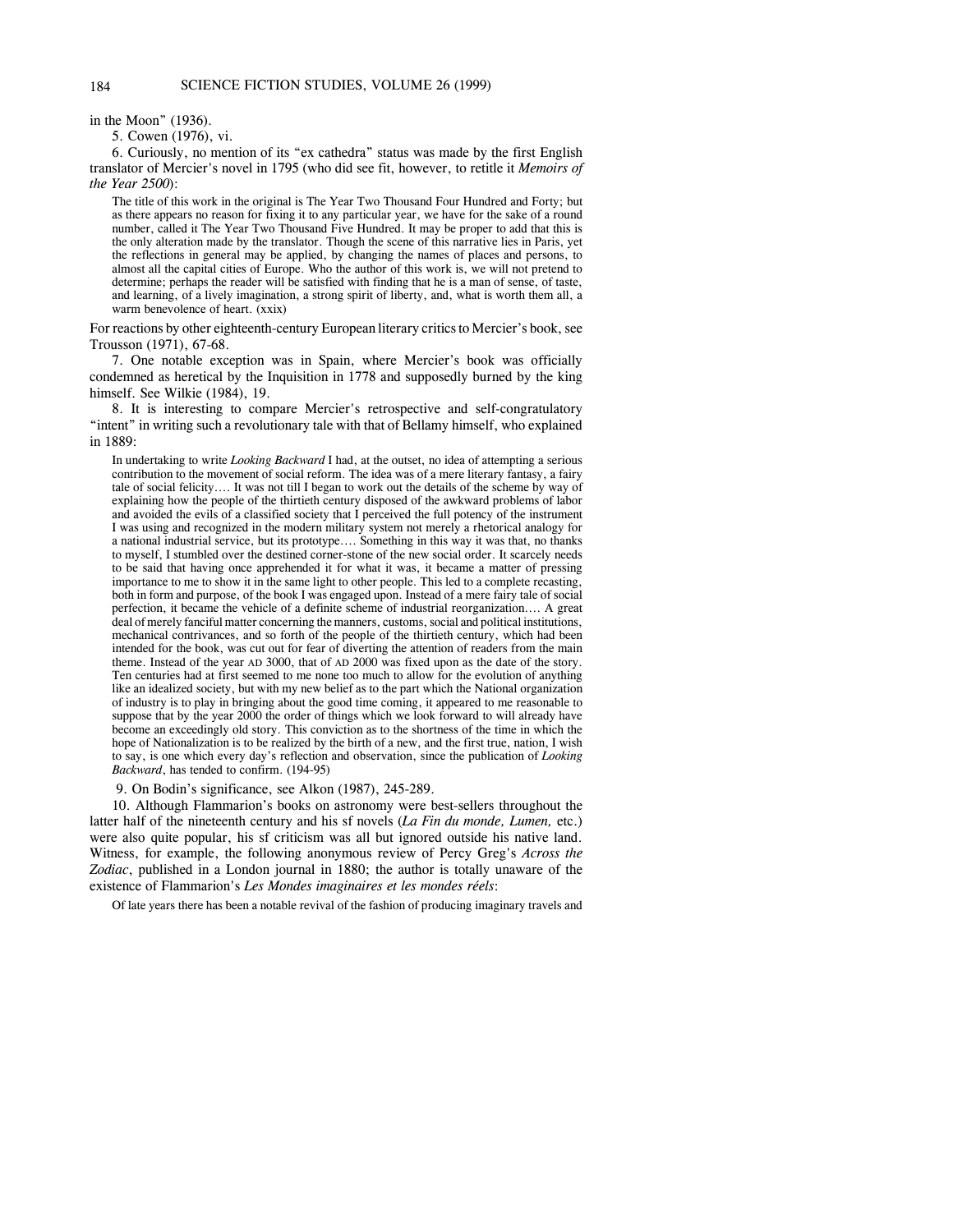adventures in which the field of the writer's fancy or satire is enlarged by calling up visions of regions or worlds outside our real experience as to inhabitants, situation in space, or both. The late Lord Lytton amused himself for a while with concealing the authorship of *The Coming Race*, a very successful work of the kind. Then came Mr. S. Butler's *Erewhon*—also issued anonymously at first—which, if not equal to *The Coming Race* in workmanship and semipoetical imagination, must be allowed, we think, to excel it in humor and originality of conception. M. Jules Verne has shot up two Americans and one Frenchman from the earth to the moon.... The story is told with a most ingenious combination of American vastness, French airiness, and minute scientific plausibility. But an attempt to trace all the literature from this class, even in the last ten or twenty years, would be tiresome.... A very curious monograph might be produced by any qualified worker who would follow up on the parentage of these books through Voltaire's *Micromégas*, Gulliver, Rabelais, More's *Utopia*, and back to Lucian, if not further; it might be difficult to stop short of *The Odyssey*. (311-14)

11. See Gove (1941), 64-92.

12. For a sampling of other early criticism on Poe, see Franklin (1966), 93-94.

13. Certain British critics of the time, it must be acknowledged, reacted quite bitterly to Wells being called the "English Jules Verne" and strongly disagreed with Wells's novels being characterized as somehow less "scientific" than those of Verne. Consider, for example, the following stinging retort by E. Arnold Bennett in 1902:

[H.G. Wells] has hitherto somewhat suffered, in the public estimate, under the disadvantage of being wrongly labelled. It is a fact that his work is at least as diverse as that of any living prosewriter. In the seven years since he ascended into the literary firmament he has given forth "scientific romances" such as *The Time Machine, The Invisible Man, The Island of Dr. Moreau, The War of the Worlds, When the Sleeper Awakes* [sic], and *The First Men in the Moon*; satiric fantasies, such as *The Wonderful Visit* and *The Sea Lady*; a naturalistic romance, in *The Wheels of Chance*; a realistic novel of modern life, in *Love and Mr. Lewisham*; a couple of volumes of sketches and essays; about half a hundred "strange stories" in all veins, from that of Poe to that of Guy de Maupassant; and finally the aforesaid *Anticipations*, which are as a lamp to the feet of the twentieth century. Nevertheless, and despite all this, if you mention the name of H.G. Wells to the man in the street, he is fairly sure to exclaim, "Oh yes, the disciple of Jules Verne." Even critics who think to render the acme of praise call him "the English Jules Verne." And critics who wish to patronize refer to his "*pseudo*-scientific romances."

Now, I may usefully begin to define Mr. Wells by showing what he is not. He is not the English Jules Verne; he does not belong to the vast Jules Verne school; and his scientific romances are not pseudo-scientific.... Jules Verne troubles but little about science. He talks with naïve and large satisfaction about "the immutable laws of mechanics," but the immutable laws of mechanics are only dragged into the story here and there to give it fictitious sanction.... The great difference between Jules Verne and Mr. Wells is that the latter was trained in scientific methods of thought, while the former was not. Before Jules Verne took to romances, he wrote operatic libretti. Before Mr. Wells took to romance, he was a pupil of Huxley's at the Royal College of Science; he graduated at London University with first-class honours in science; and his first literary production, if I mistake not, was a text-book of biology. Those who prefix "pseudo" to the scientific part of Mr. Wells's novels are not men of science. (260- 64)

14. Despite its seemingly well-known status as an exemplary specimen of pretwentieth-century sf criticism (*pace* Clareson, Franklin, et al.), William H.L. Barnes's "In Memoriam" preface to Rhodes' *Caxton's Book* (1876) is, in truth, quite inconsequential. It says nothing about sf as a genre, and its passing mention of "scientific fiction" is only in reference to Jules Verne, whose own term "scientific novels" was already in common use by critics throughout this period. Barnes's preface to *Caxton's Book* is therefore important only as a memorable example of critical hearsay—e.g., to quote Gary Westfahl, "because it has been passed from scholar to scholar over the years as a quick and easy way to suggest that there existed some critical awareness of science fiction before Gernsback" (e-mail to me, March 16, 1999). Here's the passage in question, quoted in its entirety: